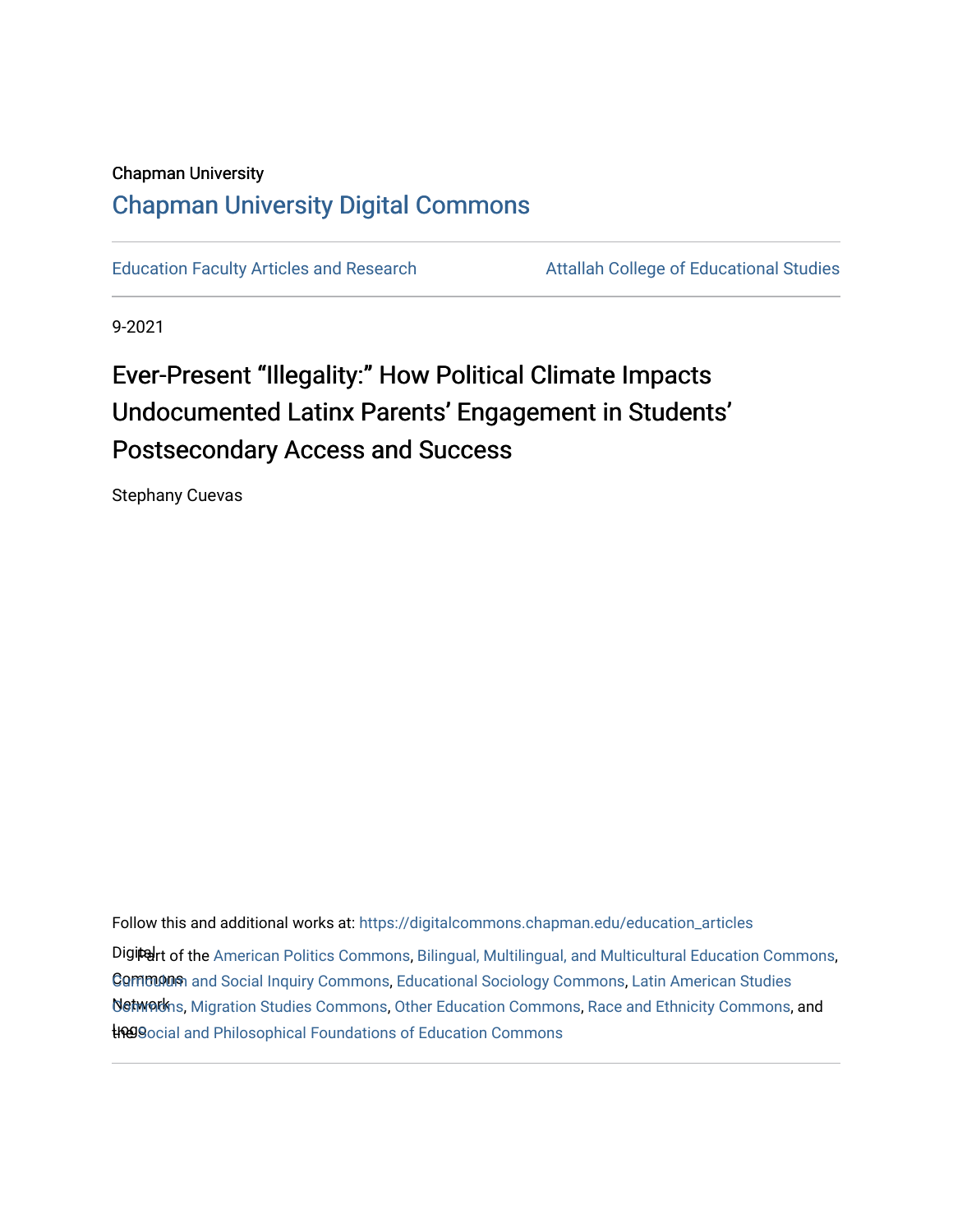## Ever-Present "Illegality:" How Political Climate Impacts Undocumented Latinx Parents' Engagement in Students' Postsecondary Access and Success

#### **Comments**

This article was originally published in Journal of College Access, volume 6, issue 2, in 2021. <https://scholarworks.wmich.edu/jca/vol6/iss2/5>

Copyright The author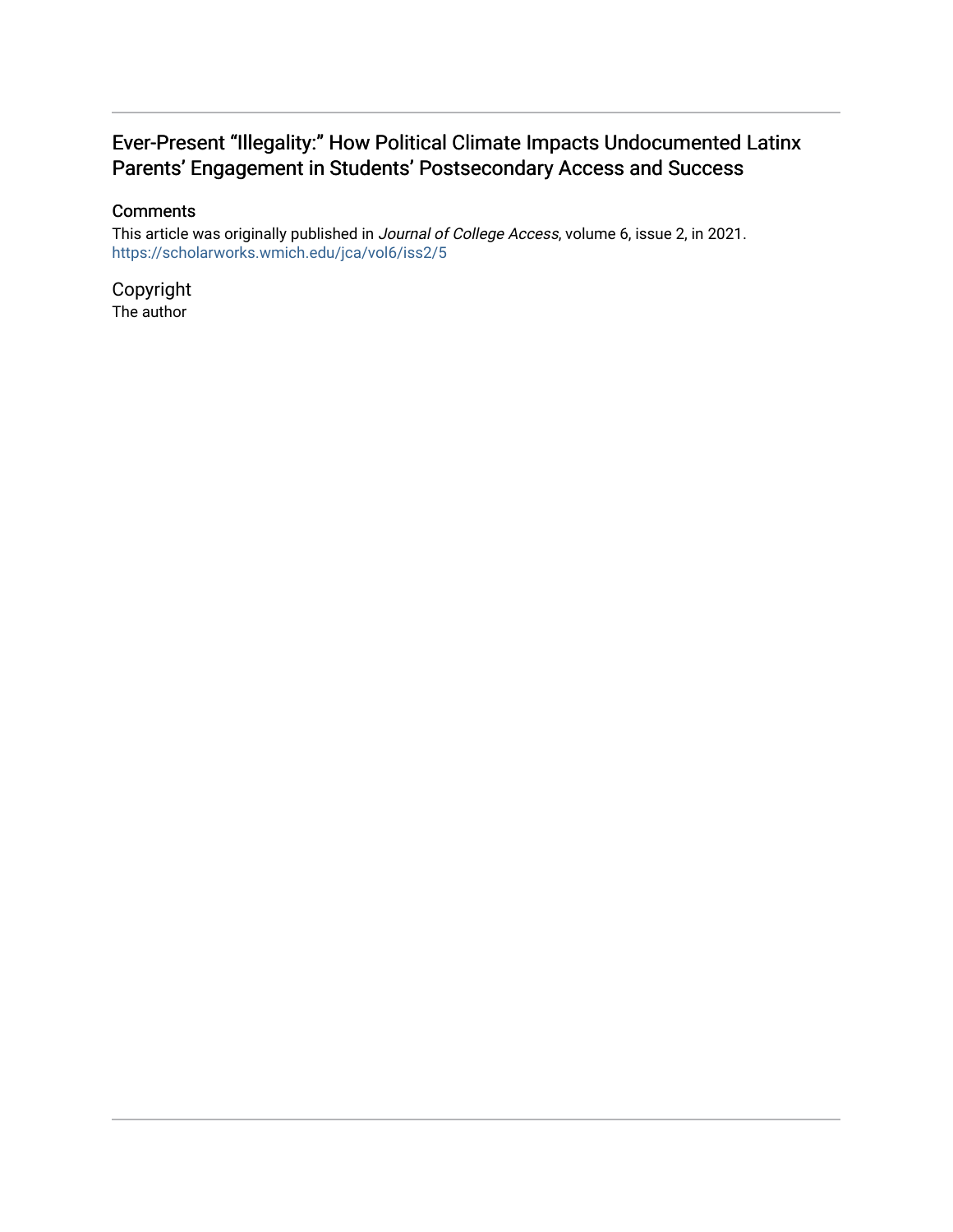# **Ever-Present "Illegality:" How Political Climate Impacts Undocumented Latinx Parents' Engagement in Students' Postsecondary Access and Success Authored by**



Stephany Cuevas (*Chapman University*)

#### **ABSTRACT**

Using the ecological systems theory, this study highlights the significant impact the political climate in the United States (i.e., anti-immigrant sentiments and violence) has on undocumented Latinx parents' engagement in their children's education. Drawing from a larger qualitative, interview-based study that explored how undocumented Latinx parents were involved and engaged in their children's postsecondary access and success (Cuevas, 2019; 2020), this study focuses on undocumented parents' experiences and processing of the 2016 Presidential Election. Findings illustrate how the explicit racist, anti-immigrant, and nativist narratives then-Republican Presidential Candidate Donald Trump campaigned under and won forced undocumented Latinx parents to (re)evaluate how their undocumented immigration status impacted their parenting behaviors. Specifically, the election results caused parents to (1) increase their hyperawareness of the repercussions of their immigration status; (2) reconsider what their deportation would imply for their children; and (3) reflect what DACA and a college degree meant for their undocumented children. In a time of constant anti-immigrant sentiment and racialized nativism, it becomes important to consider the impact these messages have on parents, and consequently, their children and their educational futures.

**Keywords:** parent engagement, undocumented immigrants, postsecondary access, undocumented students

#### **Introduction**

**Expanding and School State** (1) and the most essential and often underutilized strategies to suppo<br>
Latinx students' pathway to high education. Like other measures of student most essential and often underutilized strategies to support Latinx students' pathway to higher success—including grade point averages (GPAs), test scores, and college acceptances research has found that the more parents are engaged with their children's postsecondary aspirations and planning, the more likely students are to successfully apply to, be accepted by, and matriculate into higher education institutions (Savitz-Romer, 2012; Tierney & Auerbach, 2005).

Parents engage in students' postsecondary access and success by developing and supporting students' college-going identities, monitoring their grades and classes, and having explicit conversations about college (Savitz-Romer, 2012; Tierney & Auerbach, 2005). Additionally, studies have found that parental motivation for higher education is the most significant factor for students to apply to colleges successfully (Auerbach, 2006; Paulsen, 1990; Tierney & Auerbach, 2005). Motivational support is especially crucial for children of immigrants and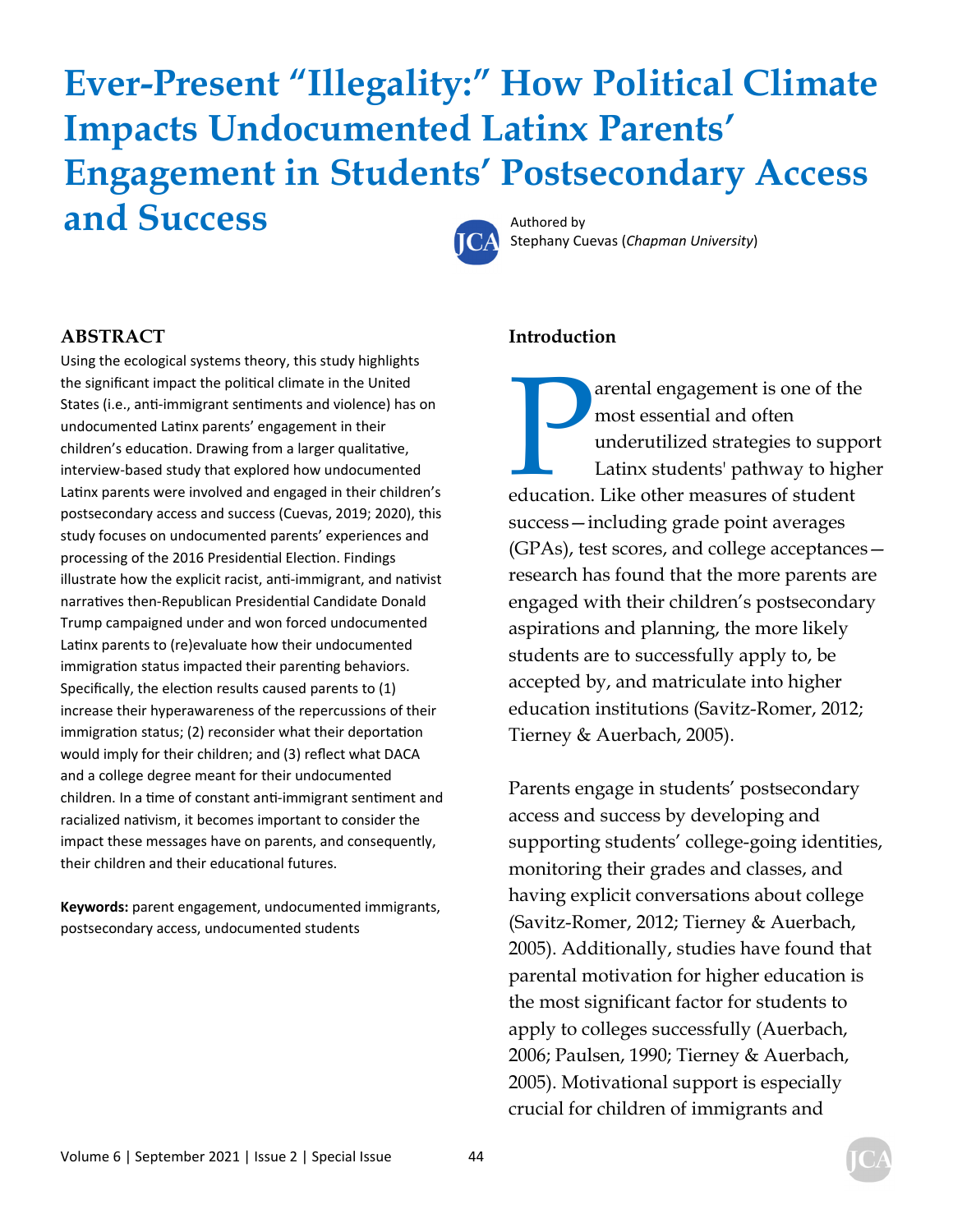students whose parents did not attend college in the United States; when parents cannot directly help their children with the college application process, they provide motivation and advice that helps their children persevere through challenges (Auerbach, 2006, 2007).

Immigrant parents and parents of color face several challenges when engaging with their children's postsecondary aspirations. Challenges include language barriers, negative relationships with school personnel, and unfamiliarity with the U.S. education system (Auerbach, 2006, 2007; Zarate, et al., 2011). Yet, for undocumented Latinx parents, these barriers are further exacerbated—their interactions with American social structures are shaped by the intersection of factors such as race and class and the marginality and stigma created by an undocumented status, or their "illegality" (De Genova, 2002). Given the significant impact undocumented status has on parents' everyday lives, it is important to consider the additional barriers and forms of resilience developed by this status and how these shape their engagement with their children's postsecondary access and success.

While the overall number of undocumented immigrants migrating to the United States has declined over the last couple of years, the number of mixed-status families has increased; mixed-status families are families with at least one undocumented member (Capps et al., 2020). This increase is not only a result of undocumented immigrants having U.S. born children, but also a direct

consequence of a volatile and inconsistent immigration system where an individual could have some form of legal status one day and then find themselves undocumented the next (De Genova, 2002; Menjívar, 2011; Sigona, 2012). Roughly 11 million undocumented immigrants currently reside in the United States (Capps et al., 2020). An estimated 16.2 million people live in mixedstatus families, with an estimated 6.2 million U.S. citizen children with at least 1 undocumented parent (National Immigration Forum, 2020). Thus, as the number of children raised in mixed-status and undocumented families increases, there is an increasing need to consider their access to educational opportunities, including college access.

Using the ecological systems theory, this paper highlights the significant impact the political climate in the United States (i.e., antiimmigrant sentiments and violence) has on undocumented Latinx parents' engagement in their children's education. Drawing from a larger qualitative, interview-based study that explored how undocumented Latinx parents were involved and engaged in their children's postsecondary access and success (Cuevas, 2019, 2020), this paper focuses on undocumented parents' experiences and processing of the 2016 Presidential Election. Findings illustrate how the explicit racist, anti -immigrant, and nativist narratives then-Republican Presidential Candidate Donald Trump campaigned under and won forced undocumented Latinx parents to (re)evaluate how their undocumented immigration status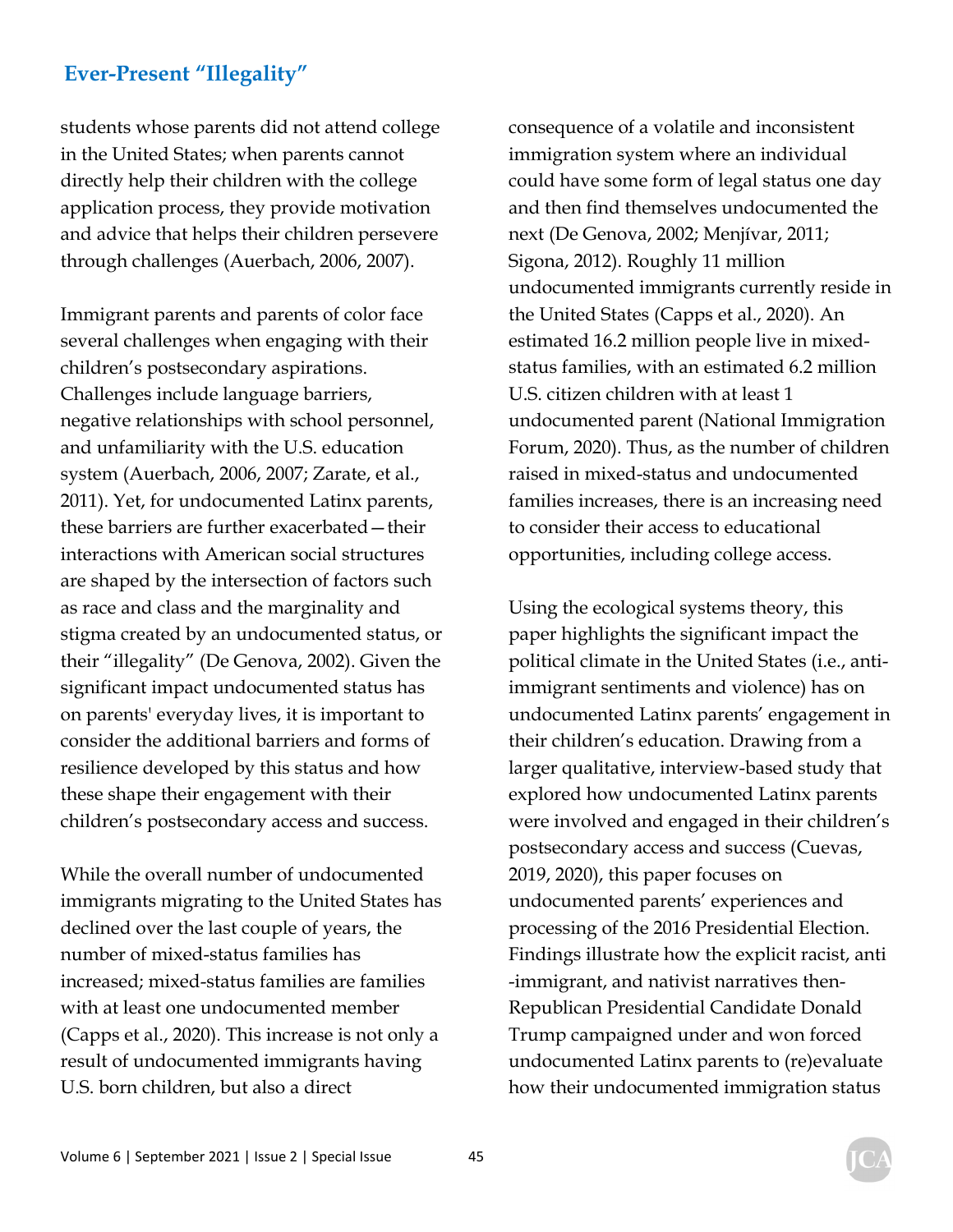impacted their parenting behaviors. The ecological systems theory illustrates that it is imperative to address the issues and challenges anti-immigrant sentiment creates for undocumented parents. To best support students with undocumented parents, both documented and undocumented, we need to understand the context these parents parent in and the circumstances that shape their engagement.

#### **Literature Review**

## *Parental Engagement in Postsecondary Access and Success*

Existing literature has overwhelmingly underlined the importance of parental engagement in children's education for student wellbeing and success (Boonk et al., 2018; Henderson & Mapp, 2002; Van Voorhis et al., 2013). When parents are engaged in their children's education, and schools and communities develop opportunities for parents to engage, students are more likely to perform better in tests and earn higher grades, pass their classes and grade levels on time, attend school regularly, have better social skills and adapt to school more easily, and graduate from high school and enroll in postsecondary education. This is true, no matter the family's income or background (Boonk et al., 2018; Henderson & Mapp, 2002; Van Voorhis et al., 2013).

Similarly, parental engagement in students' postsecondary planning and success is vital (Conklin & Dailey, 1981; Henderson & Mapp, 2002; Hossler, et al., 1999). Yet, like other exchanges with schools, studies have documented different barriers low-income families, families of color, and immigrant families face when they attempt to engage in their children's postsecondary planning (Auerbach, 2006, 2007; López, 2001; Perna, & Titus 2005; Savitz-Romer, 2012; Tierney & Auerbach, 2005; Zarate et al., 2011). Across this literature, immigrant Latinx parents note that the primary barrier for their engagement in their children's postsecondary planning is a lack of access to resources and information (Oliva, 2008; Tornatzky, et al., 2002; Torres, 2004). When parents did not attend college, they do not have the personal experiences their college-educated peers use to support their children. Parents of first-generation students are often unfamiliar with the requirements needed to apply to college, including required high school courses and examinations and are unfamiliar with financial aid options, which may lead them to over or underestimate college costs (Cabrera & La Nasa, 2000).

Nevertheless, Latinx immigrant parents do engage in supportive behaviors that help their children access their postsecondary aspirations. Latinx immigrants support their children by discussing the importance of education and using their own lived experiences and stories of struggle to motivate their children. They also develop their children's dreams and aspirations and provide moral support for their postsecondary goals (Auerbach, 2006, 2007;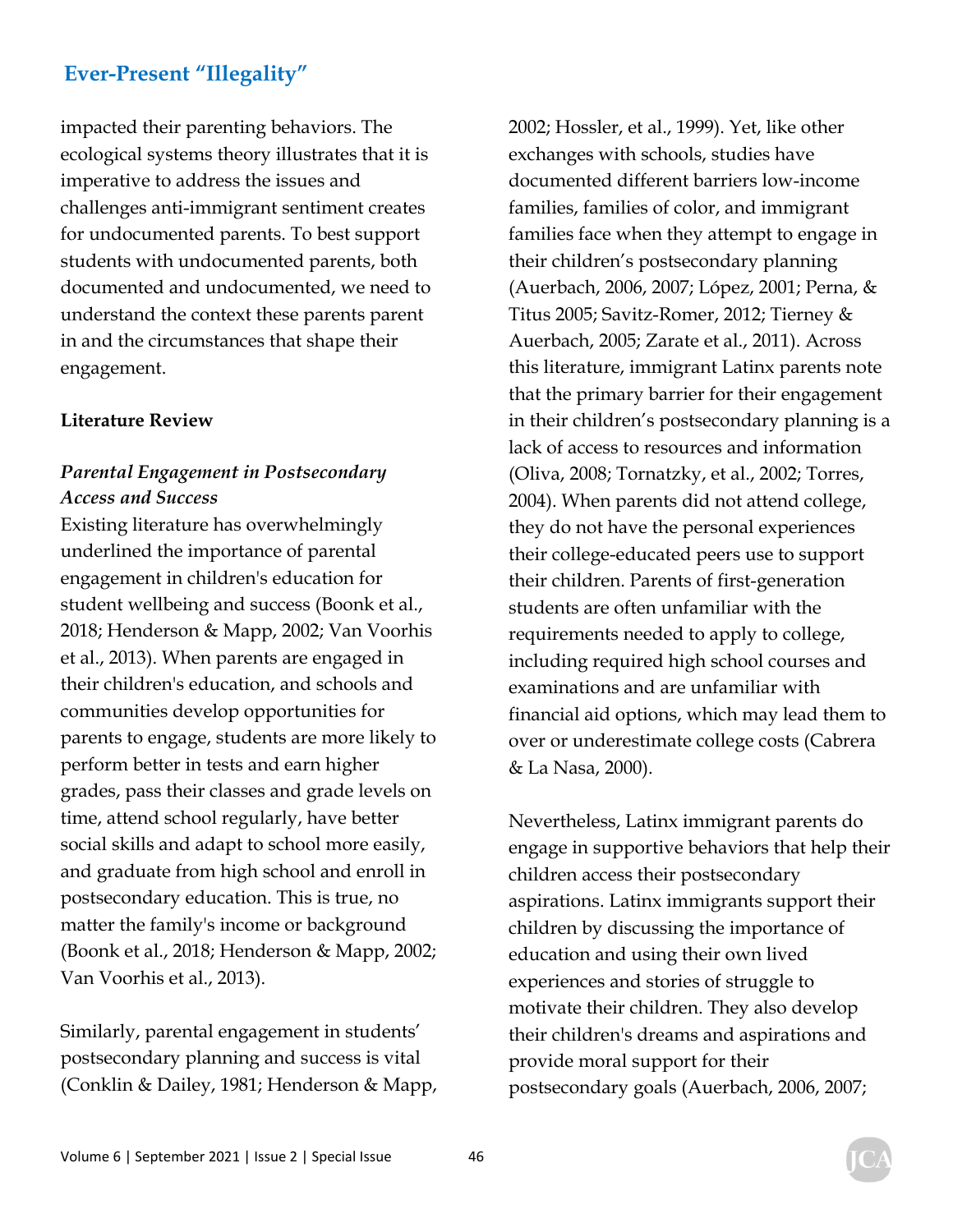Delgado-Gaitan, 1994; López, 2001; Tierney & Auerbach, 2005; Zarate, et al., 2011). When parents cannot help their children navigate the application process and requirements, they seek resources to support them. Parents reach out to schools and encourage their children to join college access programs (Tierney & Auerbach, 2005). While informative about Latinx's differential (and valid) forms of parenting and engagement, available research often categorizes *all* Latinx immigrant parents' experiences together and does not differentiate between those who are undocumented with those who have legal immigration status.

*Parenting as Undocumented Immigrants* 

Just as their ethnic, racial, and economic social locations shape parents' interactions with schools, and thus their engagement with their children's education, it is important to consider how an undocumented status impacts these interactions. Their *deportablity,*  or the notion that they are vulnerable to detention and deportation at any time, leads them to live fearful, marginalized, and hypervigilant lives. They live in fear of being deported and the repercussions that result such as family separation and loss of family income (De Genova, 2002; Menjívar, 2011; Sigona, 2012). Additionally, undocumented immigrants have minimal access to social services. Studies have found that legal status impacts immigrants' access to health care (Holmes, 2007; Menjívar, 2002), housing (Asad & Rosen, 2018; McConnell & Marcelli, 2007; Painter et al., 2001), higher education

(Abrego & Gonzales, 2010; Abrego, 2006; 2008), and employment (Fortuny, Capps, & Passel, 2007; Walter, Bourgois, & Loinaz, 2004). Even when they are eligible for social services, such as health services at local community clinics, they are not likely to take advantage of these resources for themselves or their children (Holmes, 2007; Menjívar, 2002; Yoshikawa & Kalil, 2011). Furthermore, a more recent body of literature has documented how Donald Trump's 2016 presidential campaign and eventual election impacted the lives of undocumented immigrants, heightening stress, anxieties, and fear of deportation, and increasing antiimmigrant discrimination (Andrade, 2021; Gomez & Pérez Huber, 2019; Muñoz et al., 2018; Valdivia, 2019).

As a result of the aforementioned limitations, undocumented parents experience and navigate structures, such as schools, differently from their documented peers (Dreby, 2015; Valdivia, 2019). In addition to barriers they have to navigate as a result of their racial/ethnic and socioeconomic identities, undocumented parents often have to consider how their immigration status may or may not impact their relationships with their children's schools (Dreby, 2015; Valdivia, 2019). This may limit their interactions with them, limiting their access to resources for their children. Often because of their deportablity, undocumented parents are less likely to move beyond their home-workschool perimeters physically (Cuevas, 2019; Dreby, 2015).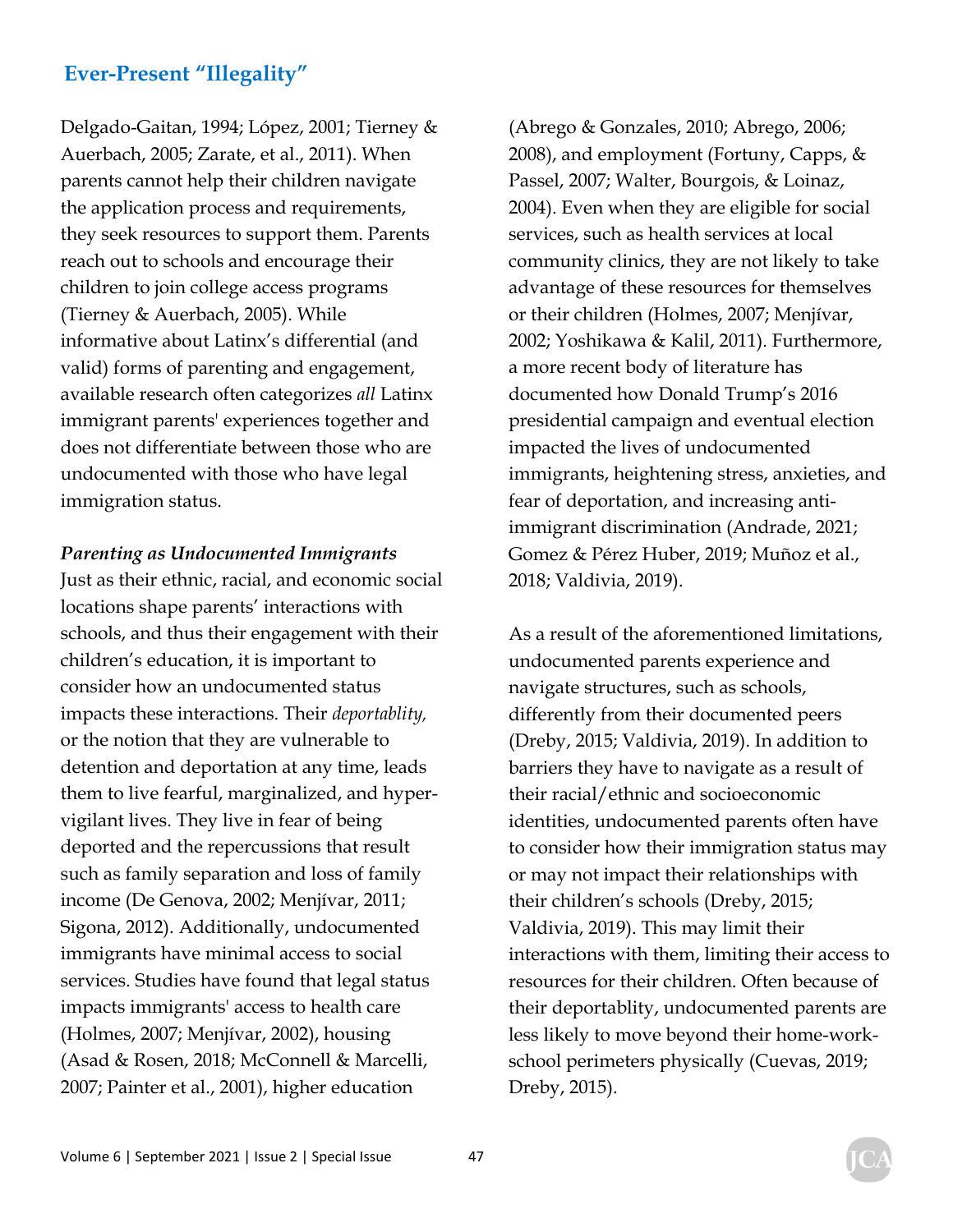In addition to the barriers undocumented parents themselves face, studies have found that the stress and anxiety parents experience caused by these conditions can also be passed on to their children (Brabeck & Sibley, 2016; Enriquez, 2015; Yoshikawa & Kholoptseva, 2013). For instance, undocumented parents' children experience similar manifestations of stress as their parents—migraines, toothaches, high blood pressure (Yoshikawa, 2011). Additionally, parents often have conversations with their children at a young age about what being undocumented means. This further adds stress, anxiety, and trauma to young children's lives (Balderas, Delgado-Romero, & Singh, 2016; Dreby, 2015; Enriquez, 2015; Rendón Garcia, 2019; Valdivia, 2019). Regardless of their immigration status, children with at least one undocumented parent must also learn to navigate this status.

#### **Theoretical Framework**

Psychologist Urie Bronfenbrenner (1992) posited that children are enmeshed in five different, intersecting ecosystems. According to Bronfenbrenner, the interaction between these different ecosystems inevitably shapes children's lives. Known as the Ecological Systems Theory, this theory (also referred to as a framework) is widely used in education and family engagement research to identify the different individuals, systems, and factors that shape children's lives. Figure one illustrates the relational nature of these ecosystems: (1) the microsystem describes the different institutions and individuals that have the most direct and immediate contact with the child, including family, school, neighborhood, peers; (2) the mesosystem describes the interactions between the different microsystems the child is exposed to such as family-school relationships or schoolneighborhood conditions; (3) the exosystem describes interactions or links between social settings that do not directly involve the child but still shape their lived realities, such as parent's job; (4) the macrosystem describes beliefs and values of the society the child lives in and their cultural context, such as their family's socioeconomic status or ethnicity/ race; and (5) the chronosystem which takes into account time and the socio-historical context the child is in (Bronfenbrenner, 1992).

The ecological systems theory helps take into account the context in which children find themselves developing and learning (Bronfenbrenner, 1992). This includes the circumstances their parents and families face. As the literature outlined above illustrates, the context undocumented Latinx parents parent in is significantly impacted by their undocumented immigration status. The ecological systems theory postulates that these conditions inevitably impact children's lives, education, and overall wellbeing. Thus, for this study, as it is focused on the impact of immigration policy and anti-immigrant sentiment has on parental engagement in student's education, I specifically analyze the interplay between the microsystem, the exosystem, and the macrosystem. The family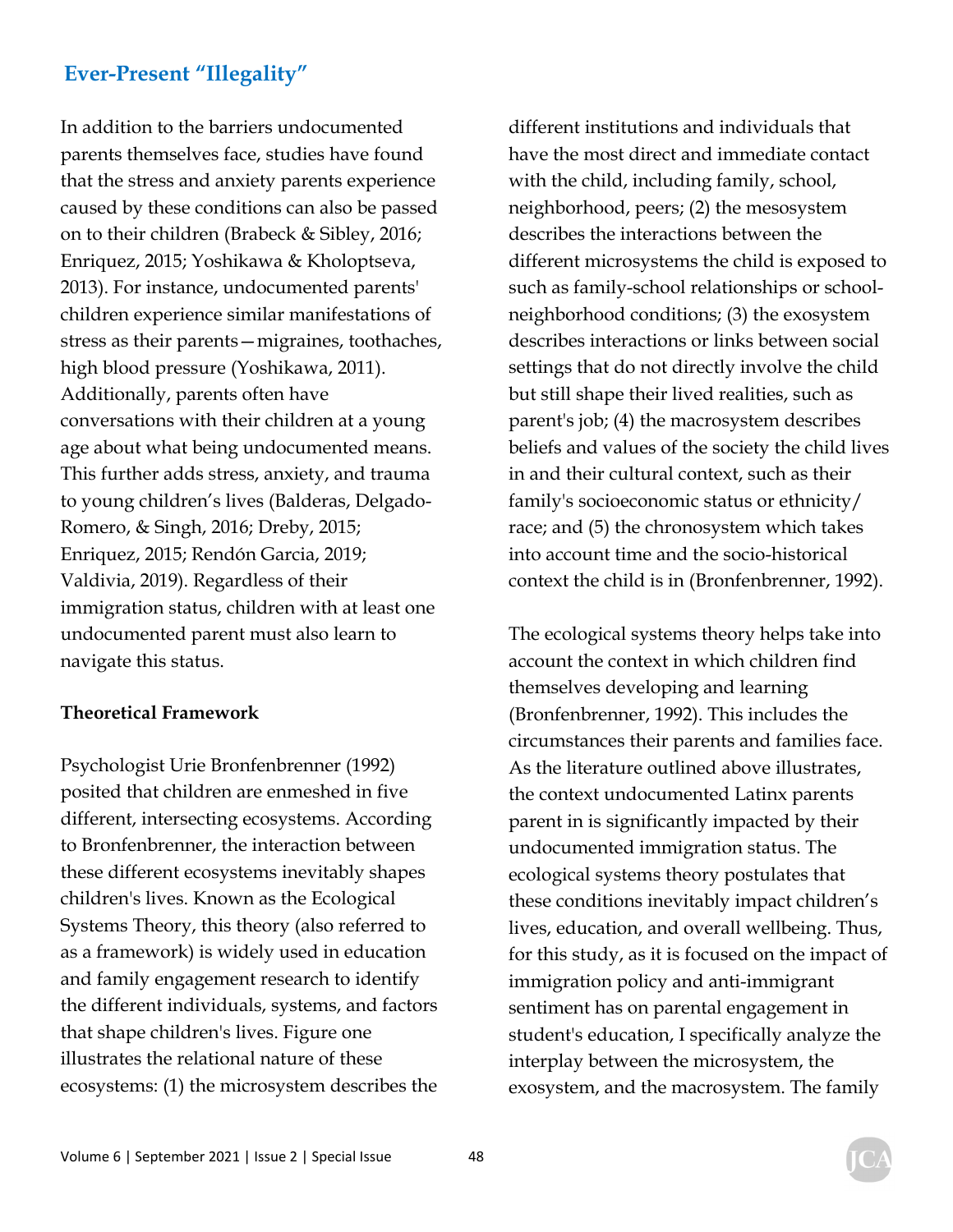unit is found in the microsystem, immigration policies in the exosystem, and anti-immigrant sentiment in the macrosystem.

#### Figure 1.

Bronfenbrenner (1992) Ecological Systems Theory



## **Methodology**

This study draws from a larger qualitative, interview-based study that explored how undocumented Latinx parents were involved and engaged in their children's postsecondary access and success. Data were drawn from thirty in-depth, semi-structured interviews with 15 undocumented Latinx parents. All participants had children enrolled in Coast

University  $(CU)^1$ , a selective public university in California.

#### **Sample**

The study's sample consists of 15 Latinx parents representing 10 families—10 mothers and 5 fathers—who reside in California and have children enrolled in CU; Table one summarizes the sample's demographics. All parents interviewed were undocumented and were born in Mexico (n= 13) or El Salvador (n=2). At the time of the interviews, no parents were engaged in legalizing their immigration status. Participants had lived in the United States for an average of 28 years. If families lived in dualparent households, it was requested that both mother and father be interviewed together. Five of the 10 families interviewed included both spouses (one couple was separated). Two mothers were married, but their husbands were unable to participate in the study. Two mothers had re-married (their spouses were not part of the

sample), and one was a single mother. Half of the sample were parents of college-aged undocumented CU students who applied to and received the benefits of Deferred Action for Childhood Arrivals (DACA) (or were "DACAmented"); the other half included parents of college-aged documented students (e.g., lawful permanent residents, citizens). In addition to their college-aged, CU-attending

 $<sup>1</sup>$  All names are pseudonyms. Participants chose their</sup> pseudonyms.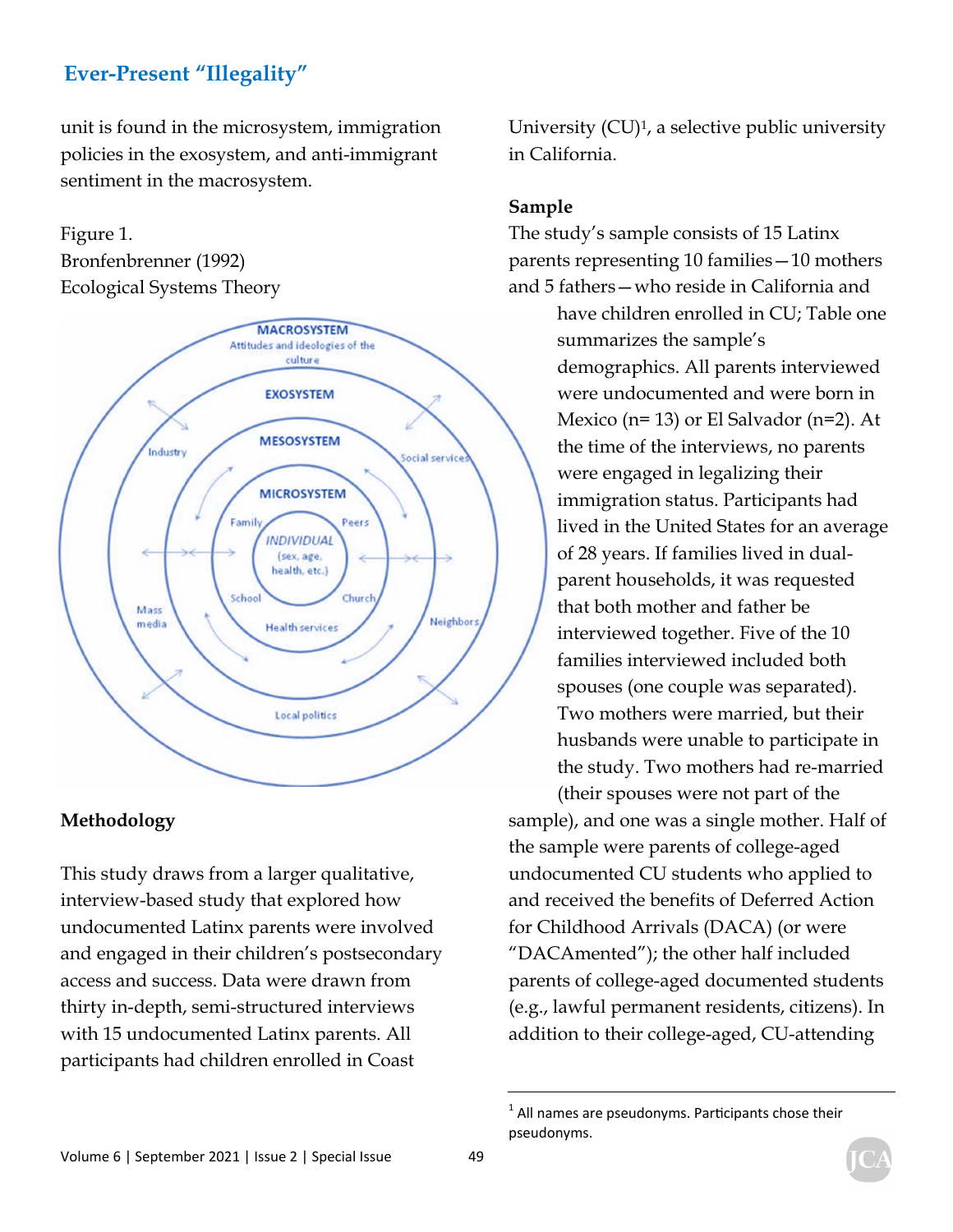children, most families had younger children enrolled in primary and secondary schools.

#### **Data Collection**

Data collection occurred from May 2016 through January 2017, before and after the 2016 Presidential Election. Each parent was interviewed 3 times—interviews 1 and 2 took place in Summer 2016, and interview 3 took place in Winter 2016. All interviews were conducted in Spanish, per participants' request, and were audio-recorded; the author completed the English translations presented here.

During interviews one and two, the country's political climate was present in conversations with participants. Parents implicitly and explicitly alluded to the racist, antiimmigrant, and nativist narratives then-Republican Presidential Candidate Donald Trump campaigned under. Since the first two interviews took place before the election, parents mentioned these narratives, noting they believed there was no possibility he would win the presidency. On the other hand, the third interview occurred after the 2016 Presidential Election, which declared Donald Trump as the next president of the United States. Although the election and the election results were not considered during the design of the bigger study and initial interview protocol, due to the election results and their impact on the country's culture, questions about it were included in the third interview.

#### **Data Analysis**

The first step of data analysis identified when participants discussed the nation's antiimmigrant political climate and how their undocumented immigration status limited their parenting behaviors. These codes were predominantly descriptive (Strauss & Corbin, 1998). Once the data was identified, it was coded in accordance with the Ecological Systems Theory, noting when parents discussed elements of the microsystems (e.g., describing how they were engaged in their children's education), the exosystem (e.g., immigration policies) and the macrosystem (e.g., anti-immigrant sentiment and environment). During this stage, it was noted if the interview data was from pre-or post-the 2016 Presidential Election.

Next, codes were refined and similar open codes were grouped and examined, moving beyond descriptive codes to codes that implied a relationship. For example, the open codes "avoiding children's schools" and "distrust of non-Latinx people" were grouped as "avoiding social interactions." This "axial coding" (Strauss & Corbin, 1998) described the relationship between parents' perceptions and behaviors and the anti-immigrant context they resided in. When the axial coding was complete, data from before and after the election was compared and contrasted. The themes presented below are an analysis of this process.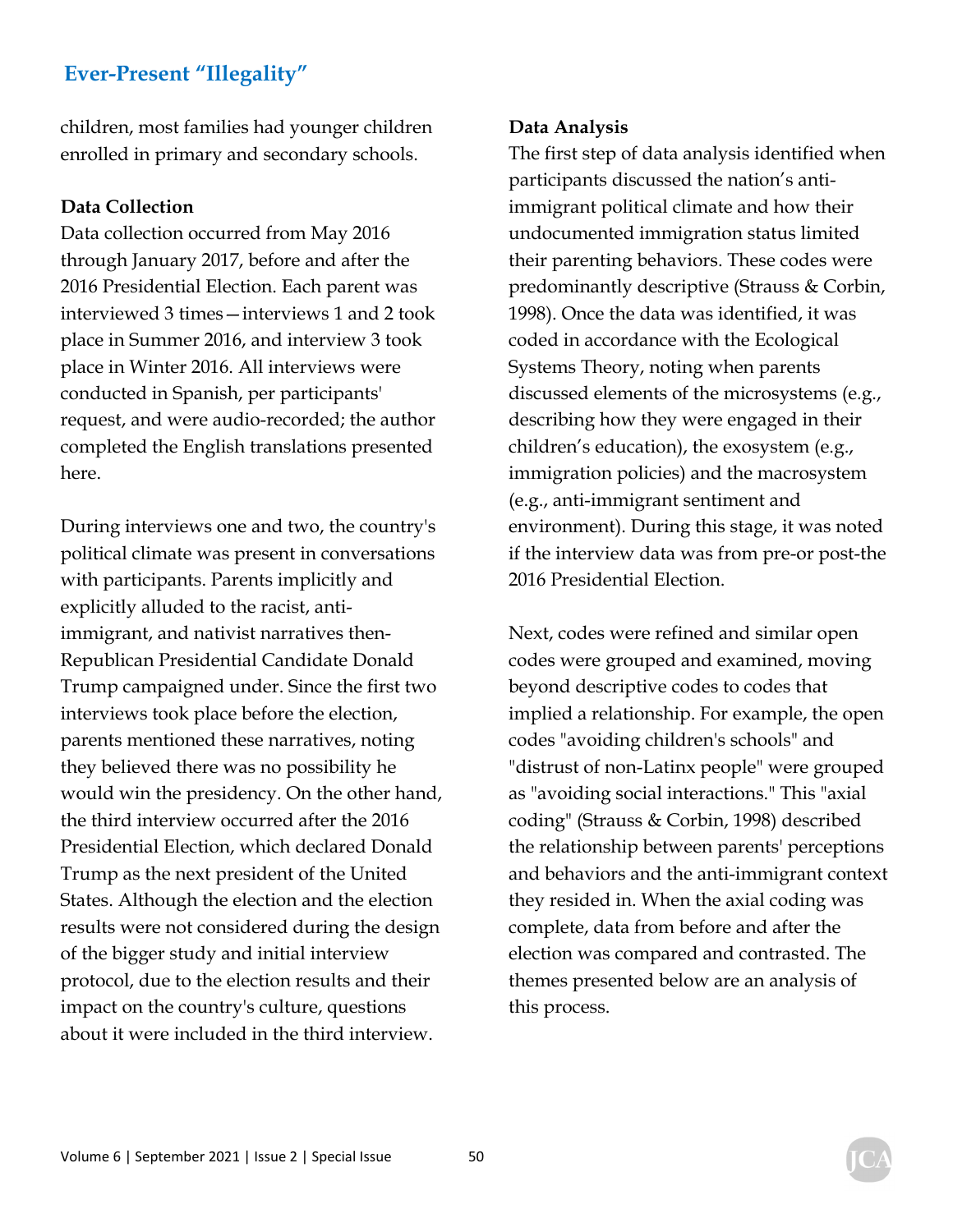Table 1.

Demographics of Study Sample.

| Participant(s)<br>Name(s) | Age, country of<br>origin, year of<br>migration                                    | Location              | <b>Highest level of</b><br>education                                    | <b>Occupation type</b>                                 | Marital status/<br>No. of children | CU child's name,<br>age, gender,<br>immigration<br>status |
|---------------------------|------------------------------------------------------------------------------------|-----------------------|-------------------------------------------------------------------------|--------------------------------------------------------|------------------------------------|-----------------------------------------------------------|
| Elia                      | 41, Mexico, 2000                                                                   | Bay Area              | College graduate<br>(Mexico)                                            | Service (elderly<br>care)                              | M/3                                | Andrea, 22, F,<br>undocumented                            |
| Alejandra &<br>Angel      | 51, Mexico, 1999;<br>53, Mexico, 1999                                              | Los Angeles           | High school<br>(Mexico); middle<br>School (Mexico)                      | Service<br>(childcare);<br>service<br>(management)     | Sep./2                             | Jessica, 20, F,<br>undocumented                           |
| Luz & Ricardo             | 51, El Salvador,<br>2005; 54, El<br>Salvador, 2003                                 | Los Angeles           | College graduate<br>(El Salvador);<br>College graduate<br>(El Salvador) | Not employed<br>outside home;<br>Service<br>(mechanic) | M/2                                | Emiliano, 19, M,<br>undocumented                          |
| Julie & Mike              | 52, Mexico, 2002;<br>56, Mexico, 1986<br>(back and forth,<br>permanent in<br>2002) | Bay Area              | High school<br>(Mexico); middle<br>School (Mexico)                      | Not employed<br>outside home;<br>service (sales)       | M/5                                | Gabriela, 19, F,<br>undocumented                          |
| Cynthia & Adrian          | 41, Mexico, 1994;<br>46, Mexico, 1998                                              | Los Angeles           | High school<br>(Mexico); high<br>school (Mexico)                        | Service (fast<br>food); service<br>(maintenance)       | M/2                                | Diego, 20, M,<br>U.S. citizen                             |
| Diana                     | 44, Mexico, 2001                                                                   | Los Angeles           | High school<br>(Mexico)                                                 | Service (sales)                                        | S/3                                | Elias, 19, M, U.S.<br>citizen                             |
| Yuri                      | 43, Mexico, 2005                                                                   | <b>Central Valley</b> | High school<br>(Mexico)                                                 | Service<br>(agriculture)                               | M/2                                | Rafael, 21, M,<br>undocumented                            |
| Maria                     | 43, Mexico, 1995                                                                   | <b>Central Valley</b> | College graduate<br>(Mexico) &<br>associate's<br>degree (U.S.)          | Service (domestic<br>worker)                           | M/4                                | Carmen, 21, F,<br>undocumented                            |
| Mireya & Javier           | 52, Mexico, 1992;<br>55, Mexico, 1992                                              | Los Angeles           | College graduate<br>(Mexico); some<br>college (Mexico)                  | Service (domestic<br>worker); service<br>(maintenance) | M/2                                | Mateo, 21, M,<br>U.S. citizen                             |
| Lily                      | 47, Mexico, 1995                                                                   | <b>Central Valley</b> | College graduate<br>(Mexico)                                            | Service<br>(agriculture)                               | M/3                                | Enrique &<br>Emmanuel<br>(twins), 20, M,<br>U.S. citizens |

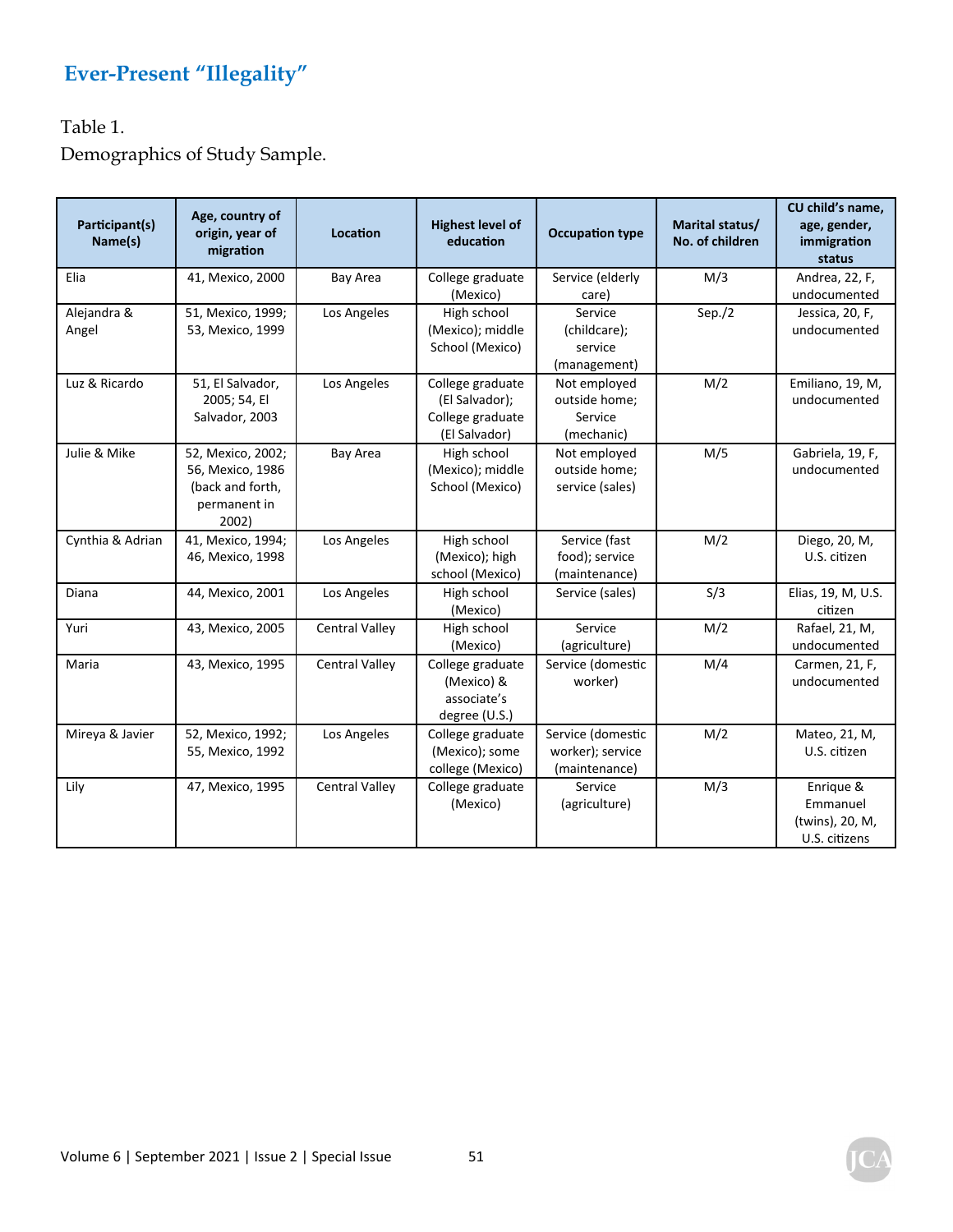#### **Limitations**

One of the intentions of the larger study was to explore the ways undocumented parents navigated the barriers they faced, including those caused by their legal status, and how those influenced their engagement with their children's education. Yet, the sample successfully overcame these barriers, in one way or another: this study focuses on the experiences and perspectives of undocumented Latinx parents whose children have all successfully applied to, been accepted, and have matriculated into the same institution of higher education. Thus, a limitation of this study is that I am not able to speak to the ways in which the barriers they faced may have prevented their children's academic success, including their postsecondary enrollment. The perspective of my sample is a particular one that helps begin to explain how undocumented status shapes parental engagement in students' postsecondary planning and success. Yet, it is important to acknowledge that this is not the complete story and serves as an invitation for future research. This includes but is not limited to exploring the experiences of undocumented Latinx parents whose children enrolled in community college, enrolled in a less selective public school, or chose to not attend an institution of higher education.

#### **Findings**

All parents in this study wanted their children to go to college, graduate, and experience the upward social mobility they associated with a

college degree. In other work (Cuevas, 2019), I documented how the parents in this study explicitly shared that they migrated to the United States to provide better opportunities to their children. Furthermore, parents were well aware they would transition into becoming undocumented immigrants and understood its limitations. Yet, they were willing to sacrifice their personal, emotional, and financial wellbeing for their children's education and future (Cuevas, 2019). The 2016 Presidential Election and the antiimmigrant, nativist, and racist rhetoric it harbored significantly changed how the parents in this study understood their roles as undocumented parents. The election led parents to (1) rethink the limitations of their immigration status; (2) reflect on what their deportability meant for their children; and (3) if they had undocumented children, question their future.

**Hyperawareness of Undocumented Status** 

After the election, parents became more explicitly aware of the limitations of their immigration status. Specifically, the election results changed their perceptions of their personal and family safety. The strong antiimmigrant environment parents experienced led them to limit their time outside their homes and workspaces. Parents avoided traveling beyond their home-to-work parameters. They wanted to avoid interactions with racist people or Immigration and Customs Enforcement (ICE) agents. Families also reported an increase in ICE sightings.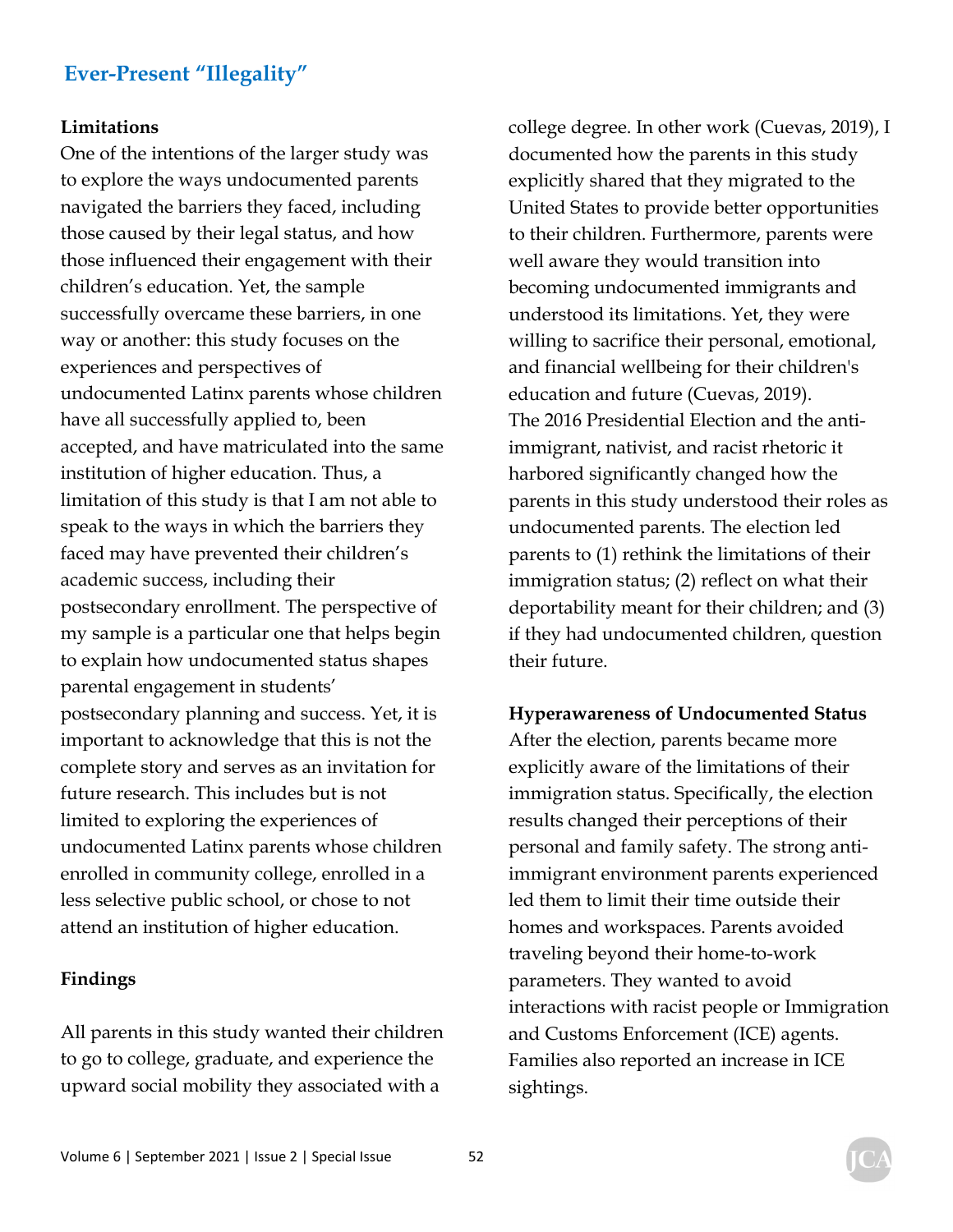In addition to limiting their interactions and travel outside their homes and work, the political climate and the fear the election created also impacted parents' engagement in their children's education. Parents reported feeling distracted, unable to focus on their parenting responsibilities. Most parents experienced an increase in anxiety, panic attacks, and migraines after the election. They did not have the mindset to help their children with their homework, monitor their extracurricular activities or, more broadly, plan for their educational futures.

Parents also grew paranoid about interactions with K-12 schools. Parents wondered whom in schools they could trust. Before the election, about half of the sample shared they made sure that no one in their children's schools knew about their undocumented immigration status. These families explicitly instructed their children never to disclose this information to anyone. As Julie noted, it was her family's "best-kept secret." The other half of the sample was more nonchalant about their immigration status and what their children's schools did or did not know: they either trusted schools to have their children's best interests or found relief in the fact that public schools could not ask about immigration status.

Yet, after the election, all parents reported growing more paranoid about what their children's schools did or did not know about their immigration status; parents wondered what schools could actually do to protect

them from deportation. While some schools did make public statements in support of immigrant populations and declared themselves sanctuary spaces, parents preferred to limit their interactions with them. Additionally, parents also shared they were made aware of immigration checkpoints near schools and ICE officers detaining parents on their way to drop off children in schools. They learned this information from social media posts, including Facebook and Instagram, and from conversations with neighbors. For parents with younger, school-aged children, the possibility of ICE being near schools significantly impacted their in-school engagement: they limited their in-person interactions with schools. Elia, who had a younger, elementary school-aged son, noted, "Schools and the areas around them are no longer safe… [ICE agents] hang around, near schools, and wait to snatch us up. It is scary." Parents were conscious of the change in their parenting behaviors after the election: they were aware that their distracted state of mind and poor mental health impacted their engagement in their children's education. They reported feeling limited in their capacity to adequately support their children's education, expressing guilt and frustration. They wanted to be the best parents to their children as they could but felt that the antiimmigrant sentiment they witnessed and perceived did not allow them to do so. This included their engagement with their children's education.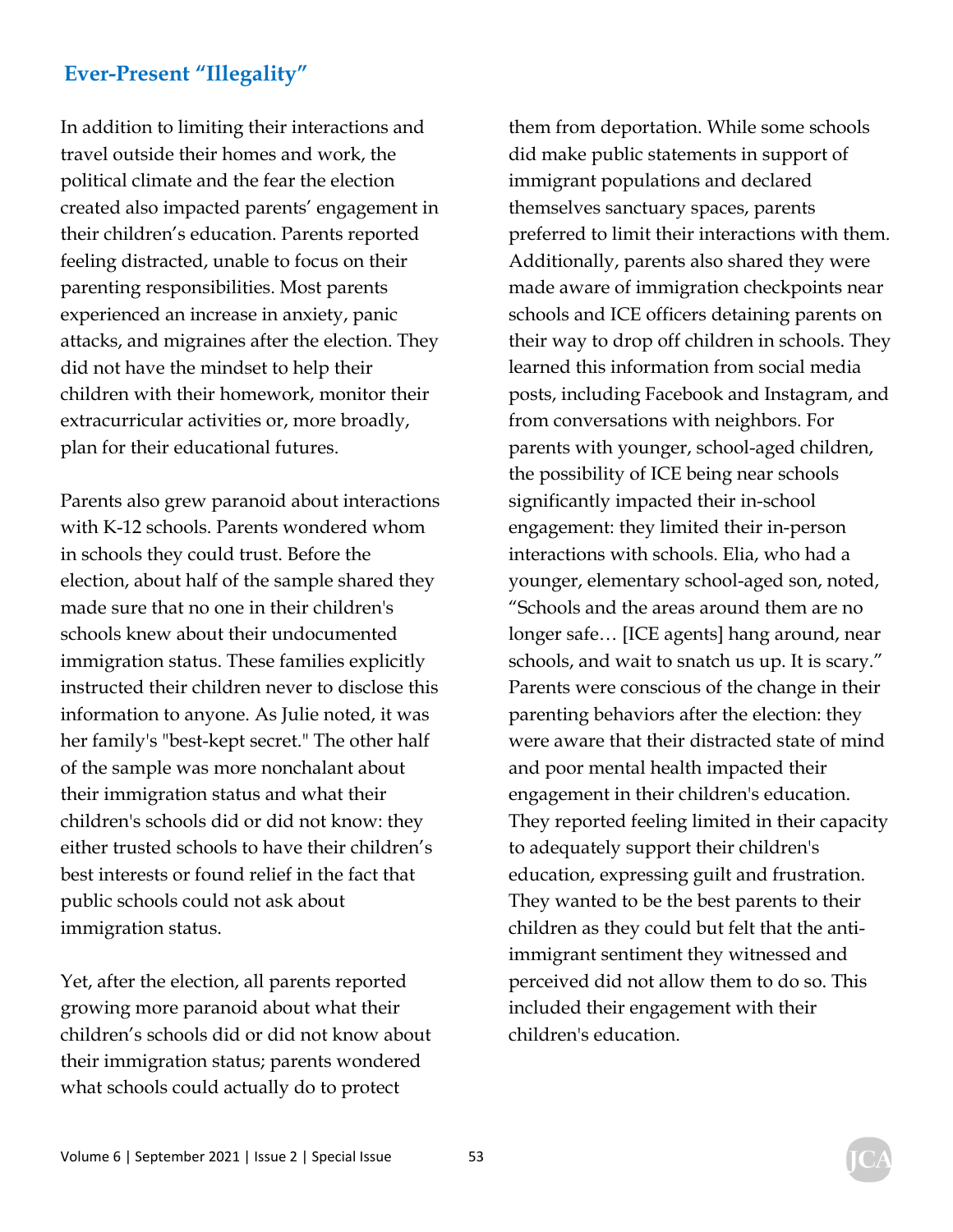#### **Impact of Parental Deportability on Children**

After the election, parents expressed living in a reality where they perceived that their deportation was more probable. The election results and the political climate thereafter made them realize that, as Adrian put it, "we are not every really safe [from deportation]. To this country, we are disposable." As such, parents often imagined what life would be like if they were deported. While the logistics and finances were stressful to consider, their greatest worry was how it would affect their children. All participants wanted their children, regardless of age or immigration status, to stay in the United States—they wanted their children to take advantage of the country's educational resources. This would be easier for their college-aged children, those who were enrolled at Coast University at the time of interviews, as opposed to their younger children. Their college-aged children were young adults, enrolled in a prestigious university. That in itself was a relief for parents: as CU students and eventually alumni, their college-aged children had access to social networks of support (e.g., friends, mentors) and could obtain a full-time job upon graduation. While their deportation and family separation could emotionally affect their college-aged children, parents believed they would eventually be okay, both emotionally and financially.

On the other hand, their school-aged children, who were still in primary and secondary school, would suffer the most. Parents were

willing to separate from their children for them to access American schools and the resources and social services (e.g., health care, after-school programs) available in the United States. Furthermore, parents explicitly stated that they wanted their younger children to remain in the United States to attend college, just as their older siblings had. Parents acknowledged the negative impact on their children's wellbeing this family separation would have. For some, it was a risk they were willing to take. They took comfort in access to technology (they believed that social media and web calls would make the situation a little easier) and in the bonds they had with their children, hoping they would understand their reasoning.

The perception of increased deportation possibilities and the impact this would have on their children led parents to have conversations about possible deportations with each other and their partners (for parents who were interviewed by themselves). Before the election, only a few parents reported having had explicit conversations with their families about the possibilities of their deportation or having "deportation plans," or a plan of action for their children if they were to be detained and put into ICE custody. Nevertheless, when parents were asked the same question—have you had conversations with your family about what would happen if you get deported? —after the election, the answers drastically changed. The election forced a conversation amongst adults about their immigration status: parents explicitly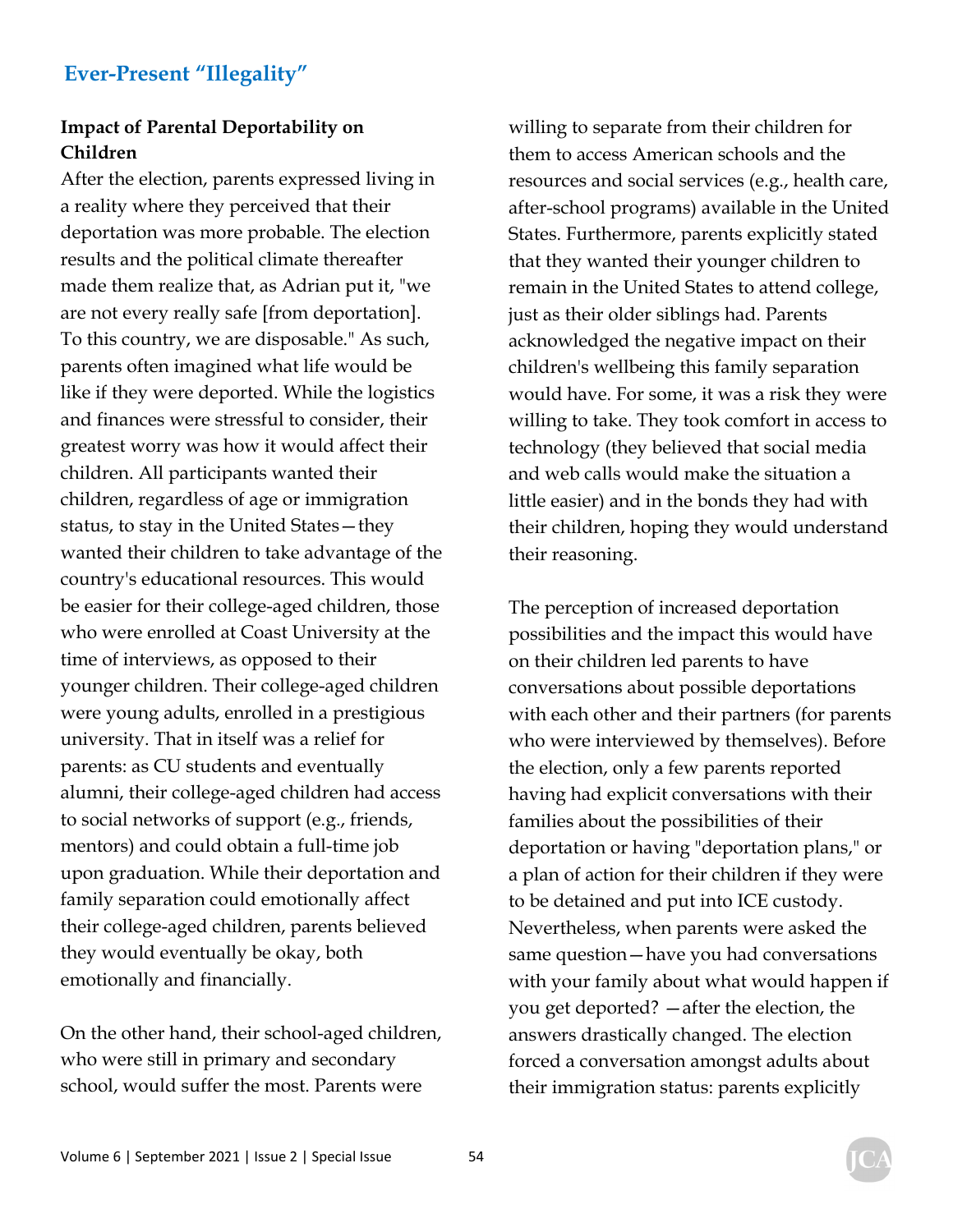and implicitly created deportation plans. For instance, Julie and Mike, whose youngest son, Marcos, was 6 years old at the time of interviews, reached out to family members to care for him if something happened to them. Their first preference was that Marcos went to live with one of his two older brothers, who had their own families and children. But since her older sons were also undocumented, Julie had a back-up plan: she asked a close family friend, a U.S. citizen, to adopt Marcos if necessary. Her friend agreed. Other parents reported having similar plans—asking U.S. citizen family members or friends to adopt their children if they were to be deported. Again, parents wanted their children to remain in the United States for the resources and opportunities available, including a higher education degree.

Parents also noticed how the election results and the eventual conversations they had with their children about them impacted their children's mental health. Regardless of age, parents shared their children verbally expressed fear of their parents' deportation and family separation. Some parents reported worries that their children were depressed: after families had discussed the election results together, parents observed their children eating less, seemed distant and thoughtful, and had trouble sleeping at night. Maria's college-aged daughter, Carmen, for example, had nightmares about her parents being deported. Since Carmen was away for college and lived on the CU campus, this concerned Maria. She knew her daughter was having trouble focusing in classes. Carmen told Maria about an increase in headaches and hair loss. Additionally, Carmen was also undocumented. Maria knew the antiimmigrant sentiments and stress these caused also worried her about her safety, wellbeing, and deportability. Similar patterns to those of Carmen were observed in children of all ages. Parents worried the political climate and culture would further make these symptoms worse for their children, impacting their development and schooling.

#### **Parenting Undocumented Students**

Parents of undocumented students faced additional stress; they were concerned about how the election results and a Trump presidency would impact their children. Specifically, they worried about the receding and cancelation of the DACA program. Parents associated DACA with better higher education and employment opportunities for their undocumented children. In this study, parents shared that DACA gave them and their children a "small break" from deportation anxiety and a sense of financial security, which they attached to the work permit eligibility. Thus, DACA offered their undocumented children hope for a better future. The idea that this hope could be taken away by the Trump Administration worried parents.

Nevertheless, parents also believed their DACAmented children were less likely to be apprehended and deported than their own circumstances. While the fear that DACA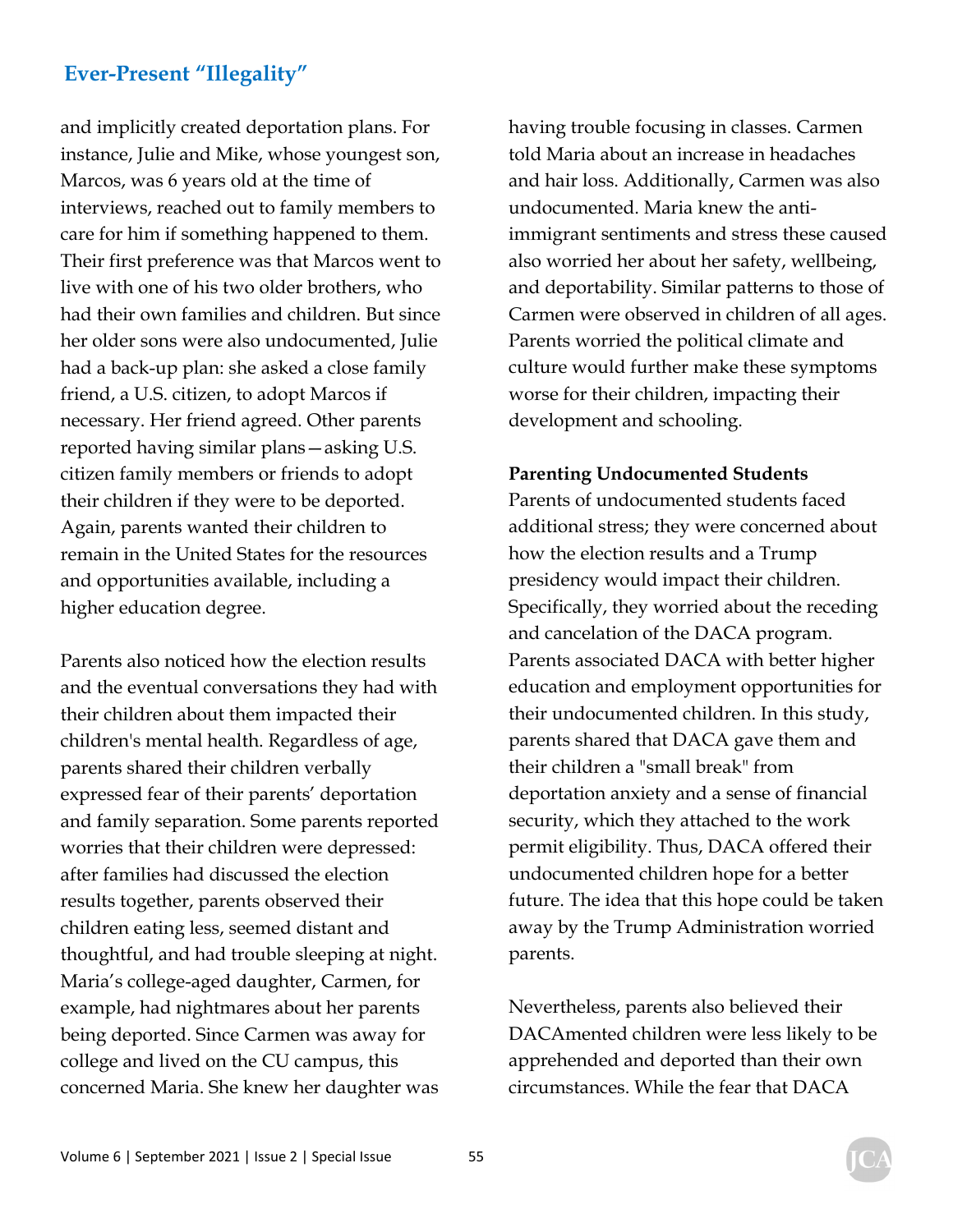could be rescinded was present, they noted that undocumented students, as a sub-group of undocumented immigrants, had much more public support than they did. Parents described the "Dreamer" narrative, which places academically high achieving undocumented students as assets to the American society (Gonzales, 2015). Using this narrative, they noted that it would not be in president-elect Trump's political interest to cancel the program: he would gain a lot of enemies. Parents also noted that the U.S. government made a lot of money from DACA applications—the application costs almost \$500 every two years (U.S. Citizenship and Immigration Services [USCIS], n.d.). When their college-aged DACAmented children expressed frustration and fear of deportation and family separation, parents reminded them of CU's prestige and the protection they had due to being students at the university. Protections included student organizations, counseling services specifically for undocumented students, legal clinics and services, and emergency financial assistance access. For example, after the election, Luz and Ricardo noted their son Emiliano grew depressed and often talked about taking time off from school to be at home with his family. While this sounded appealing to Luz, having her son live back home, she refused to let him interrupt his schooling. Additionally, she wanted him to continue to access the resources CU offered him.

Angel and Alejandra, on the other hand, worried about their daughter's response to the election results for a different reason: Jessica wanted to travel to Mexico under the advanced parole premise of her DACA eligibility; advance parole is a permission granted to DACA-holding immigrants that allowed them to re-enter the United States after temporarily traveling abroad.2 Jessica worried that DACA would be taken away, threatening what she felt was her only opportunity to visit her relatives in Mexico. This included her grandmother, who was very ill. At the time of our interview, Jessica had submitted her advanced parole application. The legal team at Coast University had informed Jessica that she was likely to be granted advanced parole. Jessica planned to go to Mexico for the Christmas holidays with plans to return before Trump's inauguration in January 2017. Angel and Alejandra did not support their daughter's decision to go to Mexico. Alejandra connected her fears of her daughter traveling under advance parole to the anti-immigrant climate she perceived. She worried that an immigration agent might discriminate against her daughter, and upon seeing that she had the "advanced parole" permit with her traveling documents, may deny her re-entry to the United States. While she wanted to support her daughter's life choices, she believed traveling abroad under such



 $2$  On August 24, 2020, the U.S. Citizenship and Immigration Services (USCIS) released a memo announcing that, under the Department of Homeland Security's (DHS) reformed DACA guidelines announced July 28, 2020, the department would only grant parole to DACA recipients for "urgent humanitarian reasons or significant public benefit in keeping with the governing statute (U.S. Citizenship and Immigration Services [USCIS], 2020).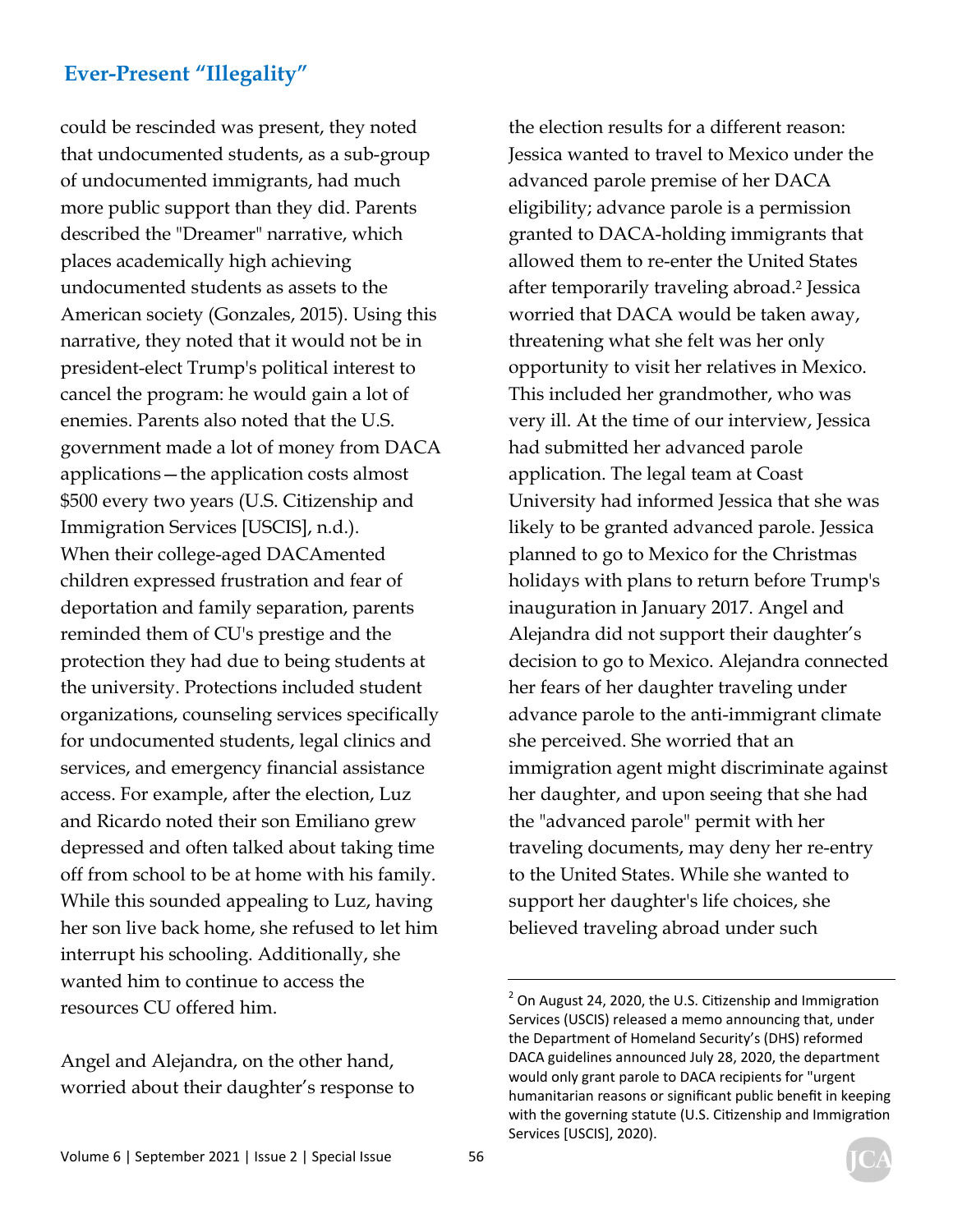conditions was not smart. She and Angel wanted to make sure that Jessica remained in the United States and completed her college degree.

Like other parents, the election results forced Luz and Alejandra and Angel to modify the nature of their support and engagement with their children's education. Like other parents of DACA recipients, they wanted to make sure their children were safe and able to finish their higher education, regardless of who was president. Further, these examples illustrate the fluidity undocumented immigrants' experiences and what Golash-Boza and Valdez (2018) calls the "nested context of reception," or the intersection of local, state, and federal level factors and societal reception. The combination of these contexts shapes how undocumented immigrants experience the repercussions of their immigration status, both in supporting and inhibiting ways (Golash-Boza & Valdez, 2018).

#### **Discussion**

This study shows how the interplay between the microsystem, exosystem, and macrosystem impact student outcomes. Specifically, it illustrates how the country's anti-immigrant policies and political culture impact undocumented parents' children vis-àvis their parents; anything that impacts parents' psyche may inevitably impact students (Bronfenbrenner, 1992). While the findings of this study are based on a specific

period of time in a particular geographical context—the experiences of undocumented Latinx parents in California before and after the 2016 Presidential Election—findings illustrate how much immigration policy and political climate, or the exosystem and macrosystem respectively, shape parenting behaviors, which are embedded in the microsystem. Put differently, the study invites us to think about the contexts in which parents parent and how these impact student outcomes and wellbeing.

The participants' perspectives and experiences in this study demonstrate the additional barriers that complicate undocumented parents' lives in the United States. Undocumented parents have to organize and navigate their lives considering their deportability diligently. They have to negotiate how much information and details about what their deportability means they should share with their children and often have to decide whom to share such personal and private information. Furthermore, parents' responses to the political climate created by the 2016 Presidential Election are further evidence of how much political climates and ideologies impact undocumented immigrants and their families. Parents' descriptions of their physical manifestations of stress and anxiety, their avoidance of public spaces after the 2016 Presidential Election, and the development of deportation plans are examples of how parents experienced their "illegality" within this particular context.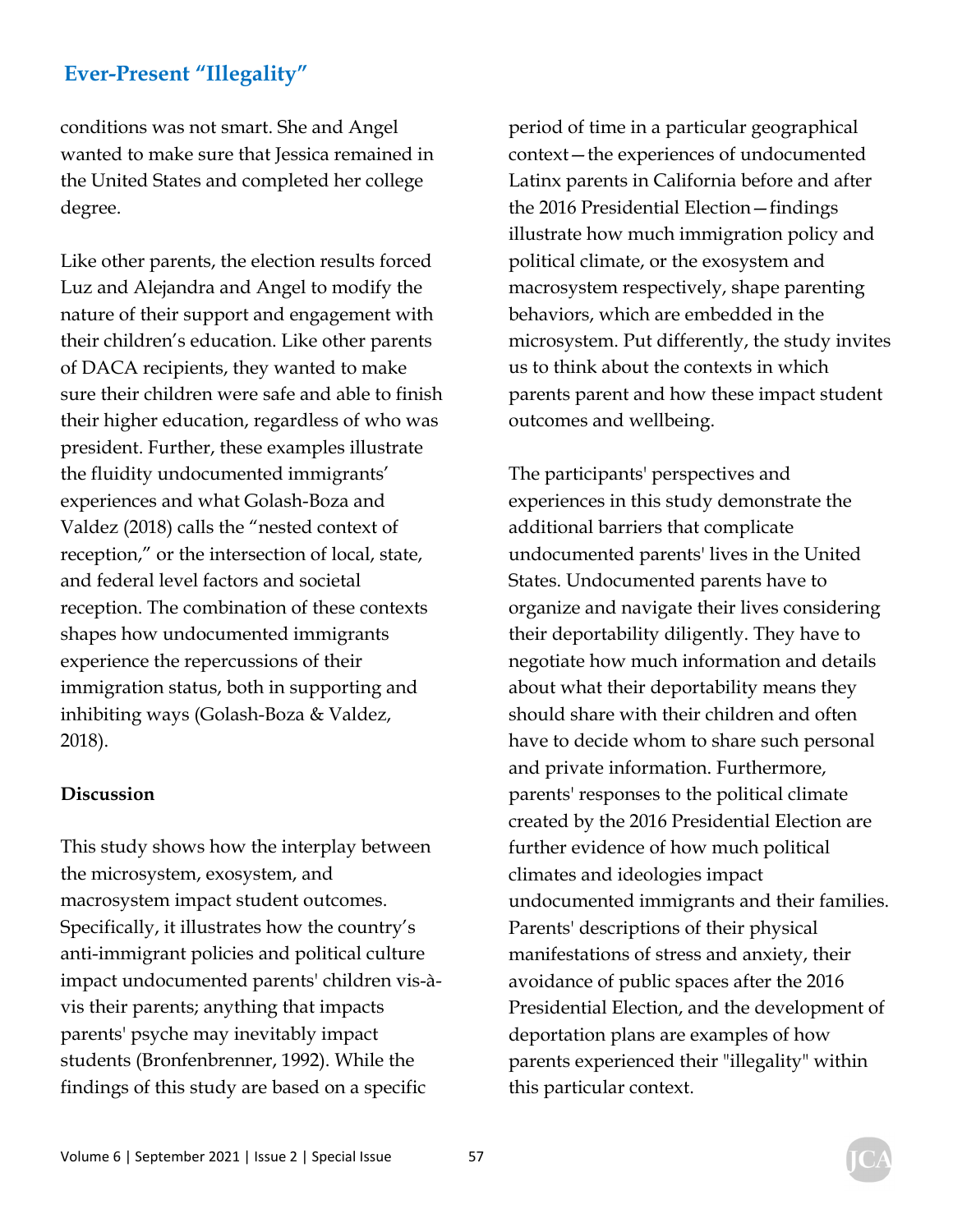In addition to the emotional toll the 2016 Presidential Election results created for parents themselves, the parents in this study had to also consider how the results impacted their children. As noted in the findings, parents' main concern was their children, their safety, and their futures. Regardless of what would happen to them under a Trump presidency, the parents in this study wanted the best for their children. This entailed ensuring their children remain in the United States, regardless of what happened to them, and had access a good education. To the parents in this study, educational access included a college education.

To best support Latinx students' postsecondary aspirations, including undocumented students, it is essential to consider the context they and their parents are embedded in. Repeatedly, research has documented that when parents and schools have strong relationships and partner, students are successful (Boonk et al., 2018; Henderson & Mapp, 2002; Van Voorhis et al., 2013). Yet, as this study shows, the promises of these partnerships are complicated for undocumented parents and their children. Findings show how parental engagement and parent-school relationships are compromised by immigration policies and laws and antiimmigrant sentiment. The interactions between these ecological systems—in the form of parents' fears and avoidance of schools, for example— pose challenges to undocumented Latinx parents.

To support parents as they support their children's education, including their postsecondary access and success, educators must understand the context students are in. In the case of students being raised by undocumented parents specifically, educators must understand (1) how the microsystem, exosystem, and macrosystem shape their educational opportunities and outcomes, including their postsecondary access and success, and (2) address the barriers these interactions create. Research on family-school partnerships shows that the most successful way to understand students' lives is to develop strong and trusting relationships with their families (Boonk et al., 2018; Henderson & Mapp, 2002; Van Voorhis et al., 2013). The following section provides recommendations for practice based on these premises and the findings of this study.

#### **Recommendations for Practice**

#### **Pro-Immigrant School Culture and Family-School Partnership Work**

As the findings show, the anti-immigrant sentiment experienced in the broader society trickles down and impacts how parents perceive and experience their direct contexts, including schools. As such, more than ever, it is essential for schools, including K-12 and higher education institutions, to proactively and unapologetically announce they are in support of immigrant populations. Schools can declare themselves as sanctuary spaces, meaning that they, to the extent possible, will not cooperate with ICE agents (Patel, 2018).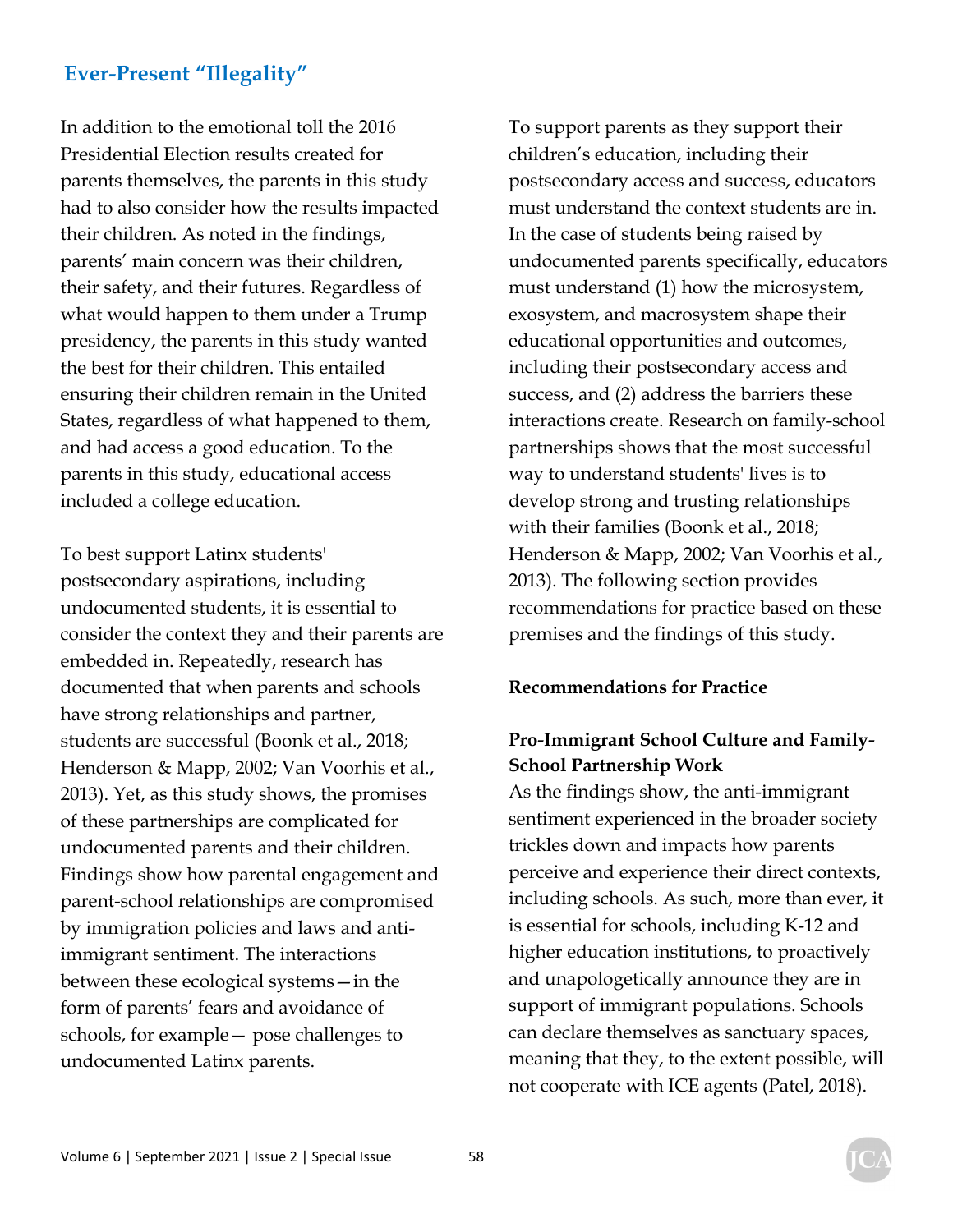Additionally, they can train their teachers, faculty, staff, and leadership on undocumented immigrants' circumstances (Cisneros & Cadenas, 2017). Known as undocuAlly training, this professional development is essential to ensuring that people working in educational spaces are informed about undocumented immigrants' unique circumstances, including undocumented students, and are knowledgeable of and connected with resources to support them. Increasing capacity around this work benefits individual students and their families and promotes a pro-immigrant culture in school environments. These environments, if developed intentionally, may mitigate some of the fear and distrust undocumented parents face (Cisneros & Valdivia, 2020). In other words, when there is a strong proimmigrant culture and environment in school spaces, parental engagement is more likely to be successful.

## **Consider the Impact of Anti-Immigration Policy on Student Mental Health**

This study clarifies how anti-immigrant sentiment and policy impact mental health, both for parents and their children. Additionally, as research has found, parents' manifestation of stress is passed on to young children—even when they are not explicitly discussing it with their parents, children internalize stress (Gulbas, et al., 2016; Yoshikawa, 2011). These conditions and circumstances pose a challenge for educational spaces: what is the responsibility of schools K-12 and institutions of higher education in accounting for and treating students' mental health? Put differently, how are students expected to focus on their schooling when they may be worried about their parents being deported?

There certainly is no easy answer to this question. Schools are both limited in their resources and capacity to respond to possible deportations. Yet, some steps can be taken at the institutional and individual levels. Institutionally, schools should provide access to mental health services. For K-12 schools, this may have to include partnerships with mental health services organizations. For institutions of higher education, this means having enough staff to meet with students. Yet, all entities should be informed and trained in working with students and families who may face the threat of deportation (Cisneros & Cadenas, 2017). Experiencing this threat is traumatic, and therefore traumainformed practices are required. Mental health providers should be trained on the particular issues undocumented immigrants face and their particular needs.

#### **Acknowledge the Uncertainty of DACA**

For the parents in this study with undocumented children, the uncertainty around DACA was particularly pressing. These parents worried that the privileges the policy had provided their children were going to be revoked. At worst, they worried that the U.S. Citizenship and Immigration Services (USCIS) had their children's and their family's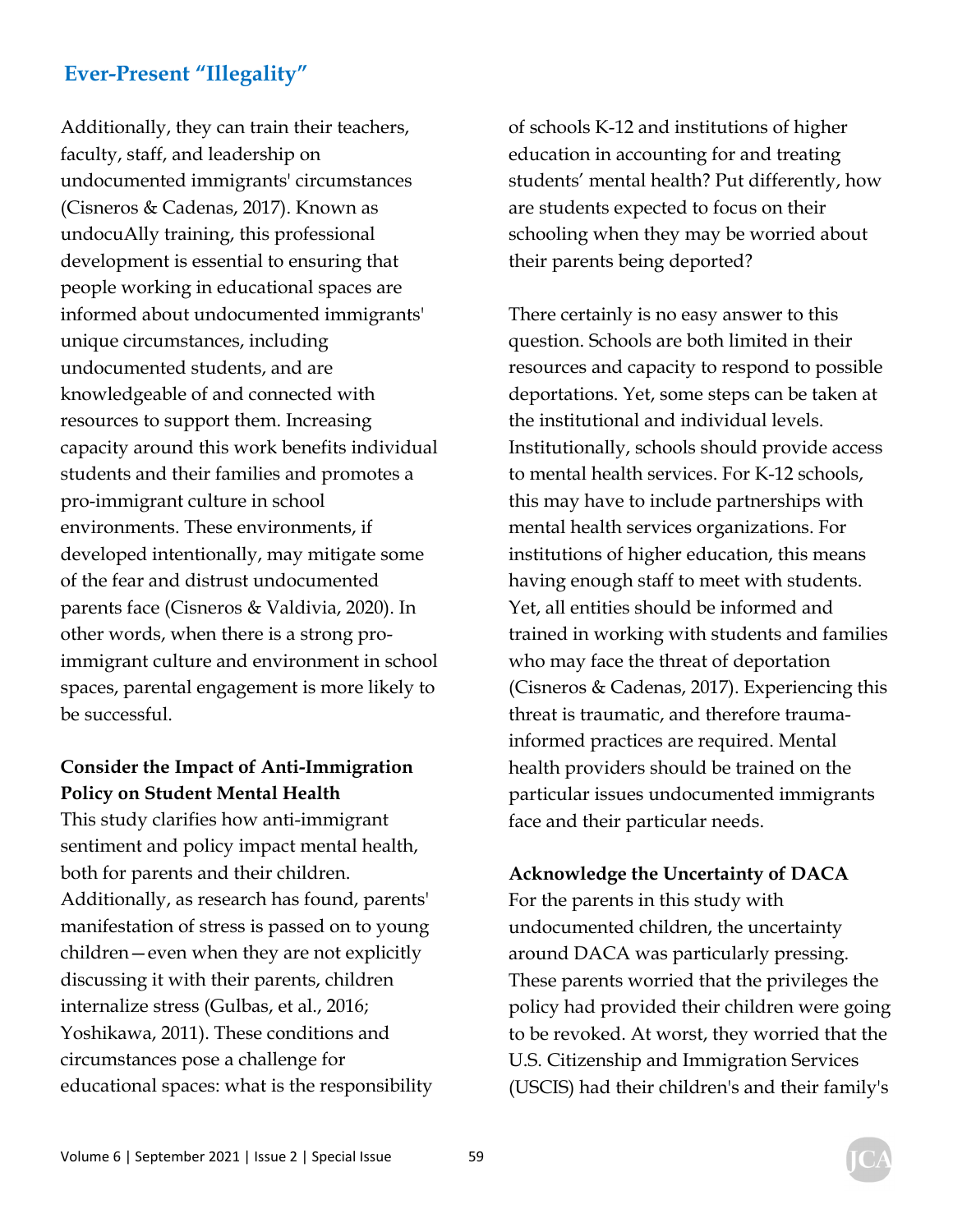information in a master list of undocumented youth. These fears were significantly elevated after the 2016 Presidential Election. After the election of Donald Trump, parents worried their DACAmented children were no longer safe. The threat of the program ending and the uncertainty this created further enhanced parents' fears.

Educators and other service providers are not expected to have all the answers and

solutions for undocumented immigrants' issues and barriers. Instead, they (educators) need to acknowledge the stress undocumented immigrants and their families face, validate it, stay informed with up-to-date information, and use their networks and connections when applicable. Specifically, in regard to DACA, educators need to stay informed with the most

**"In a time of constant antiimmigrant sentiment and racialized nativism, it becomes important to consider the impact these messages have on parents, and consequently, on their children, and push back on them."** 

**Conclusion** 

The educational experiences of Latinx students in mixed-status families are compounded by the repercussion of an undocumented immigration status. While the relationship between Latinx students' postsecondary access and success and their parents' immigration status may initially appear irrelevant, this study shows how context, or the intersection of the

> microsystem, ecosystem, and macrosystem, shape parental engagement and thus students' educational opportunities and outcomes; this study helps us further understand the way undocumented status influences parenting decisions and educational engagement. Additionally, and most importantly, the narratives presented also illustrate the essential the role of undocumented parents in

up-to-date information, regardless of whether they are aware that they are working with undocumented students. The logistics and sustainability of the program are constantly changing— educators must stay informed and share information with students and families to avoid the dangers of misinformation.

student success. These narratives contradict negative and vilified portrayals of undocumented Latinx immigrant parents as being the ones "who broke the law," for example. Instead, these stories show the resilience of this population, how parents strategically navigate barriers to support their children. In a time of constant anti-immigrant sentiment and racialized nativism, it becomes important to consider the impact these messages have on parents, and consequently, on their children, and push back on them.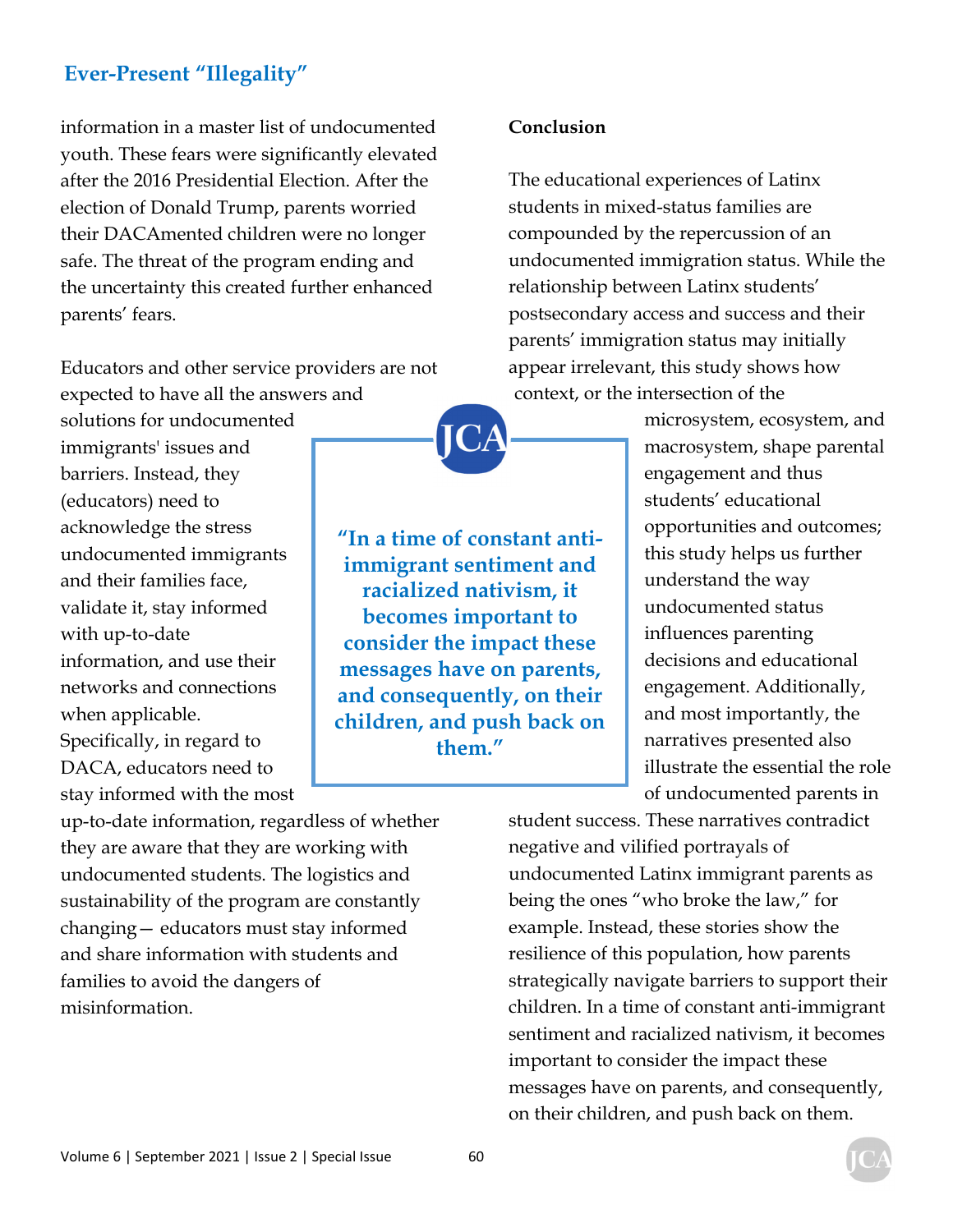To achieve more equitable educational opportunities, including access to higher education, understanding and addressing these challenges is essential. **[CA** 

#### **REFERENCES**

Abrego, L. J. (2006). "I can't go to college because I don't have papers": Incorporating patterns of Latino undocumented youth. *LaƟno Studies*, *4*, 212–231.

Abrego, L. (2008). Legitimacy, social identity, and the mobilization of law: The effects of Assembly Bill 540 on undocumented students in California. *Law & Social Inquiry*, *33*(03), 709–734.

Abrego, L. J., & Gonzales, R. G. (2010). Blocked paths, uncertain futures: The postsecondary education and labor market prospects of undocumented Latino youth. *Journal of EducaƟon for Students Placed at Risk*, *15*, 144–157.

Andrade, L. M. (2021). "The war still continues," Part II: The importance of positive validation for undocumented students one year after Trump's presidential victory. *Journal of Hispanic Higher EducaƟon*, *20*(1), 3–16.

Asad, A. L. (2020). Latinos' deportation fears by citizenship and legal status, 2007 to 2018. Proceedings of the National *Academy of Sciences*, *117*(16), 8836–8844.

Asad, A., & Rosen, E. (2018). Hiding within racial hierarchies: How undocumented immigrants make residential decisions in an American city. *Journal of Ethnic and MigraƟon Studies*, *45*, 1–26.

Auerbach, S. (2006). "If the student is good, let him fly": Moral support for college among Latino immigrant parents. *Journal for LaƟnos and EducaƟon*, *5*(4), 275-292.

Auerbach, S. (2007). From moral supporters to struggling advocates: Reconceptualizing parent roles in education through the experience of working -class families of color. *Urban Education, 42*(3), 250-283.

Balderas, C. N., Delgado-Romero, E. A., & Singh, A. A. (2016). Sin papeles: Latino parent–child conversations about undocumented legal status. *Journal of LaƟna/o Psychology*, *4*(3), 158–172.

Boonk, L., Gijselaers, H. J., Ritzen, H., & Brand-Gruwel, S. (2018). A review of the relationship between parental involvement indicators and academic achievement. *EducaƟonal Research Review*, 24, 10–30.

Brabeck, K. M., & Sibley, E. (2016). Immigrant Parent Legal Status, Parent-Child Relationships, and Child Social Emotional Wellbeing: A Middle Childhood Perspective. *Journal of Child and Family Studies*, *25*(4), 1155–1167.

Bronfenbrenner, U. (1992). *Ecological systems theory.* In R. Vasta (Ed.), *Six theories of child development: Revised formulaƟons and current issues* (p. 187–249). Jessica Kingsley Publishers.

Bryk, A.S., & Schneider, B. (2002). *Trust in schools: A core resource for improvement.* New York: Russell Sage FoundaƟon.

Cabrera, A.F., and La Nasa, S.M. (2000). Three critical tasks America's disadvantaged face on their path to college. In A.F. Cabrera and S.M. La Nasa (Eds.), *Understanding the college choice of disadvantaged students* (Vol. 107, pp. 23– 29). San Francisco: Jossey-Bass.

Capps, R., GelaƩ, J., Ruiz Soto, A.G., & Van Hook, J. (2020). *Unauthorized immigrants in the U.S.: Stable numbers, changing origins* [Fact sheet]. MigraƟon Policy InsƟtute. https://www.migrationpolicy.org/sites/default/files/ publications/mpi-unauthorized-immigrants-stablenumberschangingorigins\_final.pdf

Ceja, M. (2004). Chicana college aspirations and the role of parents: Developing educational resiliency. *Journal of Hispanic Higher EducaƟon, 3*(4), 338-362.

Charmaz, K. (2014). *ConstrucƟng grounded theory*. Thousand Oaks, CA: Sage.

Chavez, L. (2007). The condition of illegality. *International MigraƟon, 45*(3), 192-196.

Cisneros, J. & Cadenas, G. (2017). DREAMER-ally competency and self-efficacy: Developing higher education staff and measuring lasting outcomes. Journal of Student *Affairs Research and PracƟce*. 54(2), 189–203.

Cisneros, J., & Valdivia, D. (2020). "We are legit now": Establishing undocumented student resource centers on campus. *Journal of College Student Development*, *61*(1), 51– 66.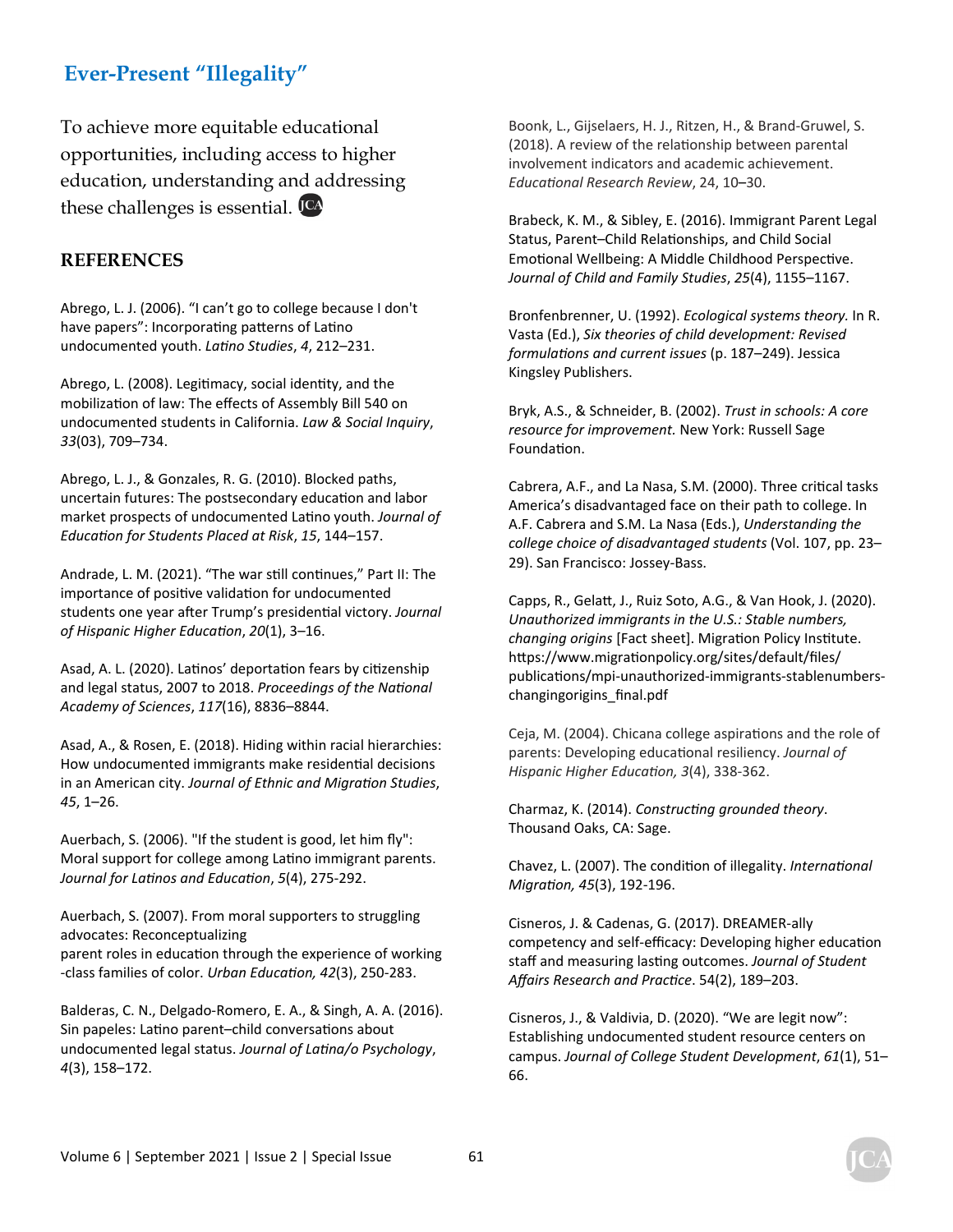Conklin, M. E., & Dailey, A. R. (1981). Does consistency of parental educational encouragement matter for secondary school students? *Sociology of EducaƟon 54*(4), 254-262.

CouƟn, S.B., (2000). *Legalizing moves: Salvadoran immigrants' struggle for U.S. residency*. Ann Arbor: University of Michigan Press.

Cuevas, S. (2019). Ley de la vida: Latina/o immigrant parents experience of their children's transition to higher education. *The Journal of Higher EducaƟon*. 91(4), 565–587.

Cuevas, S. (2020). From spectators to partners: The significant role of self-efficacy in Latinx immigrant parental engagement in postsecondary planning. *Journal of LaƟnos in EducaƟon*, 1–17.

De Genova, N.P. (2002). Migrant "illegality" and deportability in everyday life. *Annual Review of Anthropology*, 31, 419-447.

Delgado-Gaitan, C. (1994). Consejos: The power of cultural narraƟves. *Anthropology & EducaƟon Quarterly*, *25*(3), 298- 316.

Dreby, J. (2015). *Everyday illegal: When policies undermine immigrant families*. Berkeley, CA: University of California Press.

Enriquez, L. (2015). Multigenerational punishment: Shared experiences of undocumented immigration status within mixed-status families. *Journal of Marriage and Family*, 77, 939-953.

Fortuny, K., Capps, R., & Passel, J.S. (2007). *The CharacterisƟcs of Unauthorized Immigrants in California, Los Angeles County, and the United States.* Washington, DC: Urban Institute.

Gándara. P. (1995). Over the ivy walls: The educational *mobility of low-income Chicanos*. Albany: State University of New York Press.

Golash-Boza, T., & Valdez, Z. (2018). Nested contexts of reception: Undocumented students at the University of California, Central. *Sociological PerspecƟves*, *61*(4), 535– 552.

Gomez, V., & Perez Huber, L. (2019). Examining racist nativist microagressions on DACAmented college students in the Trump era. *California Journal of PoliƟcs and Policy*, *11*  $(2), 1-17.$ 

Gonzales, R.G. (2015). *Lives in limbo: Undocumented and coming of age in America*. Berkeley, CA: University of California Press.

Gulbas, L., Zayas, L., Yoon, H., Szlyk, H., Aguilar-Gaxiola, S., & Natera, G. (2016). Deportation experiences and depression among U.S. citizen-children with undocumented Mexican parents. *Child: Care, Health & Development*, *42*(2), 220– 230.

Henderson, A. & Mapp, K. (2002). *A new wave of evidence: The impact of school, family, and community connections on student achievement*. AusƟn, TX: NaƟonal Center for Family and Community Connections with Schools.

Holmes, S. M. (2007) ''Oaxacans like to work bent over": The naturalization of social suffering among berry farm workers, *InternaƟonal MigraƟon,* 45(3), 39–68.

Hossler, D., Schmit, J., & Vesper, N. (1999). *Going to college: How social, economic, and educaƟonal factors influence the decisions students make*. BalƟmore: Johns Hopkins University Press.

López, G. R. (2001). The value of hard work: Lessons on parent involvement from an (Im)migrant household. *Harvard EducaƟonal Review, (71)*3, 416-437.

McConnell, E.D., & Marcelli, E. (2007). Buying into the American dream? Mexican immigrants, legal status, and homeownership in Los Angeles County. *Social Science*, 88. 199–221.

Menjívar, C. (2002). The ties that heal: Guatemalan immigrant women's networks and medical treatment. *InternaƟonal MigraƟon Review*, 36. 437–67.

Menjívar, C. (2011). The power of the law: Central Americans' legality and everyday life in Phoenix, Arizona. *LaƟno Studies,* 9, 377–395.

Muñoz, S. M., Vigil, D., Jach, E., & Rodriguez-Gutierrez, M. (2018). Latinx education policy and resistance in the Trump era. *AssociaƟon of Mexican American Educators Journal*, *12* (3), 33–52.

National Immigration Forum. (2020). Mixed status families and COVID-19 economic relief [Fact sheet]. https:// immigrationforum.org/article/mixed-status-families-andcovid-19-economic-relief/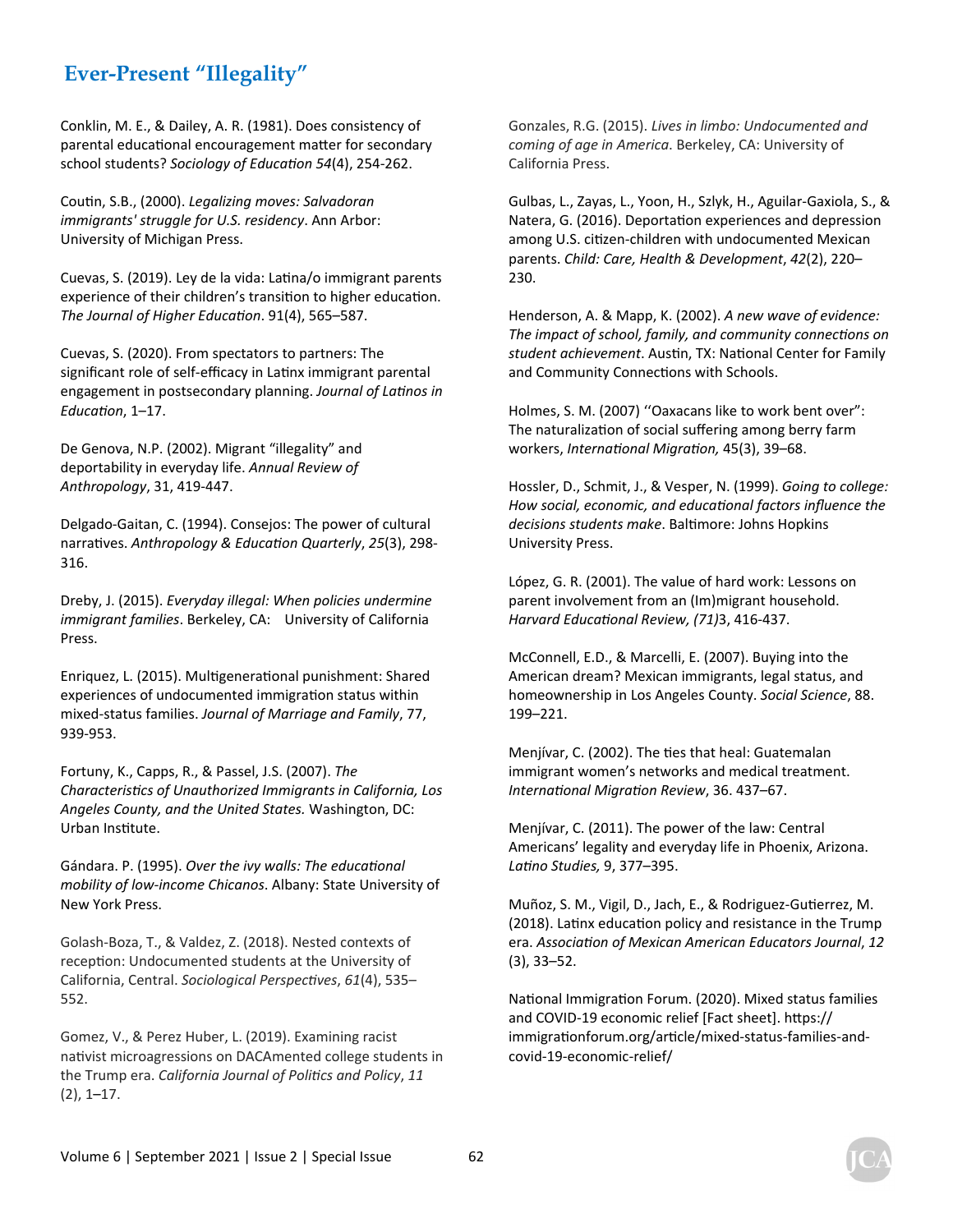Ngai, M. (2004). *Impossible subjects: Illegal aliens and the making of modern America*. Princeton, NJ: Princeton University Press.

Oliva, M. (2008). Latino access to college: Actualizing the promise and potenƟal of K-16 partnerships. *Journal of Hispanic Higher EducaƟon*, *7*, 119–130.

Painter, G.S., & Myers, D. (2001). Race, immigrant status, and housing tenure choice, *Journal of Urban Economics*, 49 (1), 150-167.

Patel, L. (2018). Immigrant populations and sanctuary schools. *Journal of Literacy Research*, *50*(4), 524–529.

Paulsen, M.B. (1990). College choice: Understanding student enrollment behavior. (ASHE-ERIC Higher Education Report #6). Washington, DC: George Washington University, School of Education and Human Development.

Perna, L.W., and Titus, M. (2005). The relationship between parental involvement as social capital and college enrollment: An examination of racial/ethnic group differences. The Journal of Higher Education 76(5): 485-518.

Rendón García, S. A. (2019). "No vamos a tapar el sol con un dedo": Maternal communication concerning immigration status. *Journal of LaƟnx Psychology*, *7*(4), 284–303.

Savitz-Romer, M. (2012). The gap between influence and efficacy: College readiness training, urban school counselors, and the promoƟon of equity. *Counselor EducaƟon and Supervision*, *51,* 98-111.

Savitz-Romer, M., & Bouffard, S. (2012). *Ready, willing, and able: A developmental approach to college access and*  success. Cambridge, MA: Harvard Educational Press.

Seidman, I. (2006). *Interviewing as qualitative research: A guide for researchers in educaƟon and social sciences*(3rd ed.). New York: Teacher College Press.

Sigona, N. (2012). "I have too much baggage": The impacts of legal status on the social worlds of irregular migrants. *Social Anthropology, 20,* 50–65.

Strauss, A., & Corbin, J. (1998). *Basics of qualitaƟve research: Grounded theory procedures and techniques* (2nd ed.). Thousand Oaks, CA: Sage.

Tierney, W. & Auerbach, S. (2005). Toward developing an untapped resource: The role of families in college preparaƟon. In *Preparing for college: Nine elements of effecƟve outreach* (pp. 29-48). Albany, NY: State University of New York Press.

Timmermans, S., & Tavory, I. (2012). Theory construction in qualitative research from grounded theory to abductive analysis. *Sociological Theory, 30*(3), 167-186.

Tornatzky, L. G., Cutler, R, & Lee, J. (2002). College knowledge: What Latino parents need to know and why they don't know it. Los Angeles: Tomás Rivera Policy Institute.

Torrez, N. (2004). Developing parent information frameworks that support college preparation for Latino students. *The High School Journal, 87*, 54-59.

U.S. Citizenship and Immigration Services (n.d.). I-821D, consideration of deferred action for childhood arrivals. https://www.uscis.gov/i-821d

U.S. Citizenship and Immigration Services (2020, August 24). USCIS implements DHS guidance on DACA. https:// www.uscis.gov/news/alerts/uscis-implements-dhs-guidance -on-daca

Valdivia, C. (2019). Expanding geographies of deportability: How immigration enforcement at the local level affects undocumented and mixed-status families. *Law & Policy*, *41* (1), 103–119.

Van Voorhis, F.L.., Maier, M.F., Epstein, J.L., Lloyd, C.M. (2013). The impact of family involvement on the education *of children ages 3 to 8: A focus on literacy and math achievement outcomes and social-emoƟonal skills.* MDRC. https://files.eric.ed.gov/fulltext/ED545474.pdf

Walter, N., Bourgois, P., & Loinaz, H.M. (2004). Masculinity and undocumented labor migration: Injured Latino day laborers in San Francisco. *Social Science & Medicine*, 59(6), 1159–68.

Yoshikawa, H. (2011). *Immigrants Raising Citizens: Undocumented Parents and Their Children*. New York: Russell Sage Foundation.

Yoshikawa, H., & Kalil, A. (2011). The effects of parental undocumented status on the developmental contexts of young children in immigrant families. *Child Development PerspecƟves*, 5(4), 291-297.